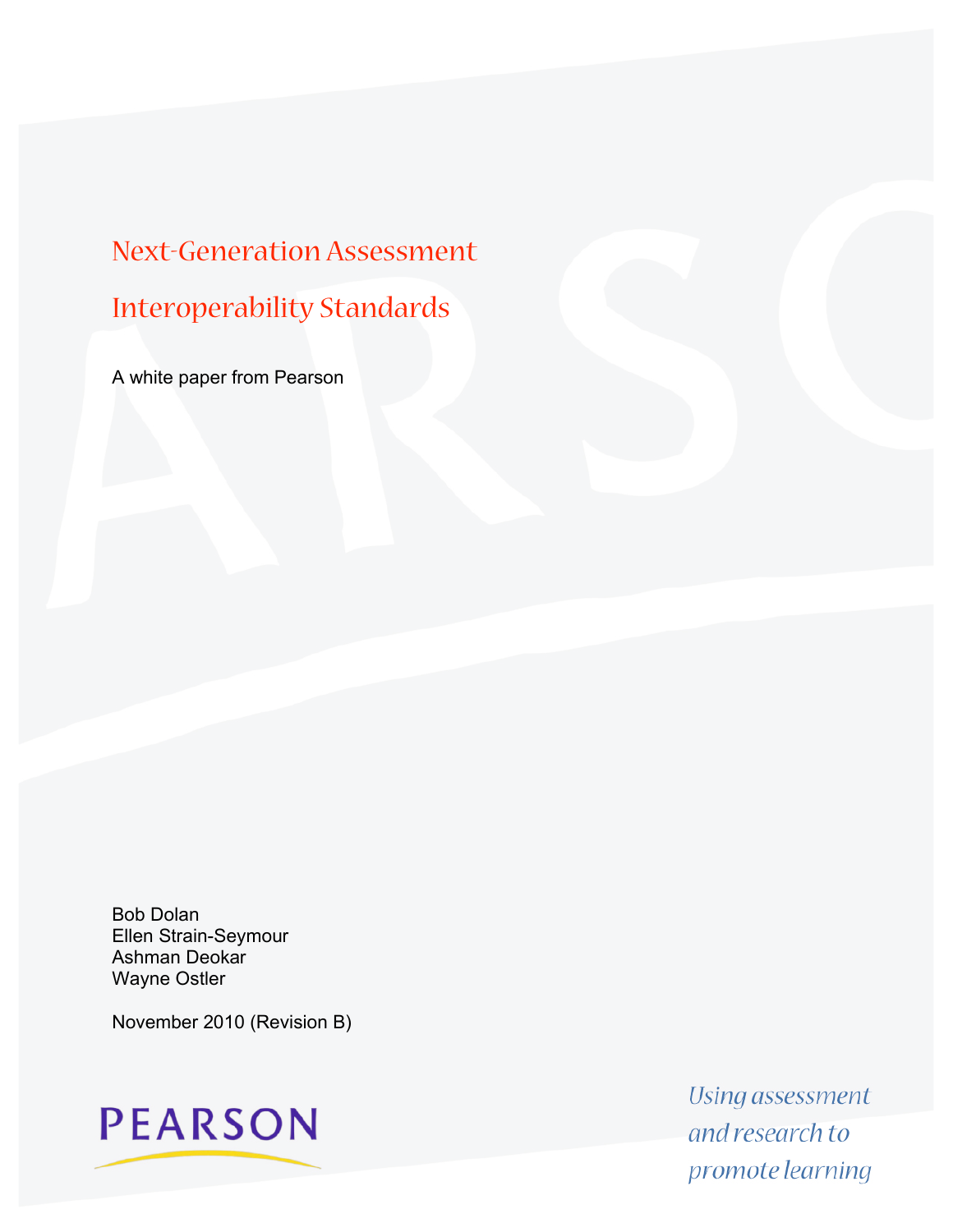## **Contents**

| Purpose.                                                                       |  |
|--------------------------------------------------------------------------------|--|
|                                                                                |  |
|                                                                                |  |
|                                                                                |  |
|                                                                                |  |
| Improving Interoperability Standards to Support Next-Generation Assessments 8  |  |
|                                                                                |  |
|                                                                                |  |
|                                                                                |  |
|                                                                                |  |
| Recommendation 4: Address Assessment Structure, Accommodations, and Additional |  |
| Standards.                                                                     |  |
|                                                                                |  |
|                                                                                |  |
|                                                                                |  |
|                                                                                |  |
|                                                                                |  |
|                                                                                |  |
|                                                                                |  |
|                                                                                |  |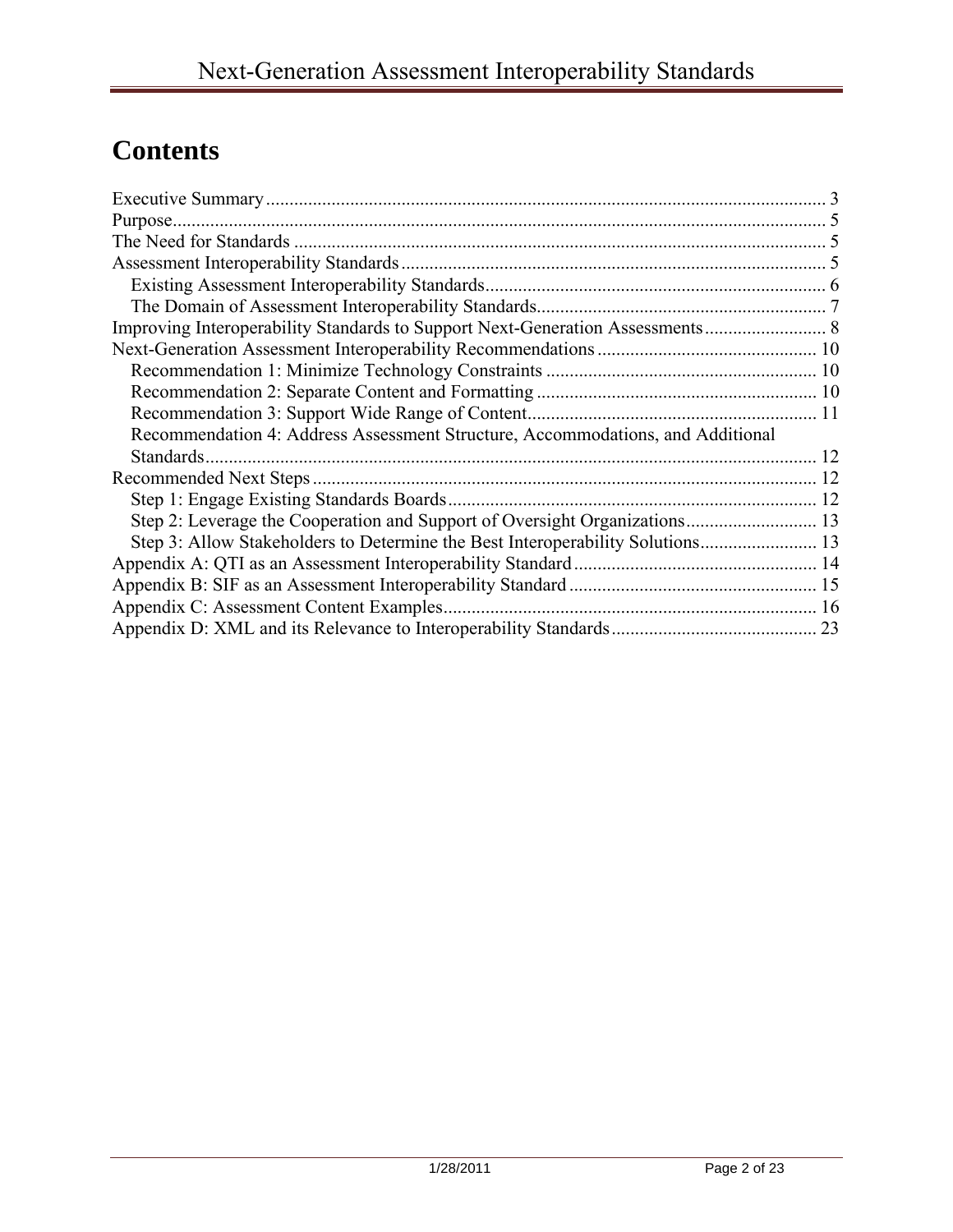## <span id="page-2-0"></span>**Executive Summary**

The Race to the Top (RTTT) Assessment Program and state consortia adopting the Common Core State Standards (CCSS) have identified interoperability as essential to ensure the feasibility and affordability of next-generation assessments. In addition, the general nature of large-scale assessment is likely evolving from the current multiple-choice dominated tests to those involving a variety of item types to improve measurement of learning. Together, these factors will push technical requirements of assessment interoperability standards beyond current capabilities. A critical question is whether our current assessment standards can handle greater expectations of interoperability across systems (including student information and instructional systems as instruction and assessment are more tightly integrated) and enhanced item sophistication and interactivity to measure performance against the CCSS.

To date, existing standards such as the Question and Test Interoperability standard (QTI) from IMS Global Learning Consortium, and the Schools Interoperability Framework (SIF®) from the SIF Association have met the expanding needs of assessment content representation only through significant ad-hoc extension, thus compromising widespread interoperability and compatibility. Now an unprecedented need exists for collaboration between vendors and assessment specification governance boards to determine coherent and comprehensive assessment standards. Such standards must support the full life cycle of building, delivering, scoring, and reporting assessments and must address assessment item content, assessment assets, assessment item accommodations, assessment item metadata, test forms, scoring, reporting, and feedback. These standards must furthermore ensure that simultaneous goals of innovation and standardization are not at odds with one another, and that the process of extension does not constrict future growth. Based upon these requirements, the following considerations for nextgeneration assessment interoperability standards are recommended:

Minimize Technology Constraints - Assessment interoperability standards must maximize the potential to deliver on a range of devices and should minimize constraints that come from connections with technology delivery platforms that are subject to inevitable shift in the near term or obsolescence in the long term.

Separate Content and Formatting - The separation of content and formatting within an assessment standard is critical to support greater accessibility and a range of devices.

Support Wide Range of Content - Assessment interoperability standards must support a wide range of content for greater interactivity, increased accessibility, more sophisticated assessments, and easier item authoring.

Address Assessment Structure, Accommodations, and Additional Standards - Assessment interoperability standards must address assessment structure and test-level accommodations, and integrate well with other standards and other instructional resources.

To support the evolution of assessment interoperability standards for next-generation assessments, stakeholders are recommended to consider the following concurrent actions:

Engage Existing Standards Boards - Standards evolution must occur through active involvement via standards boards, most notably IMS Global and the SIF Association, whether they occur through extensions to existing versions, definition of incremental updates, and/or creation of radically redefined versions.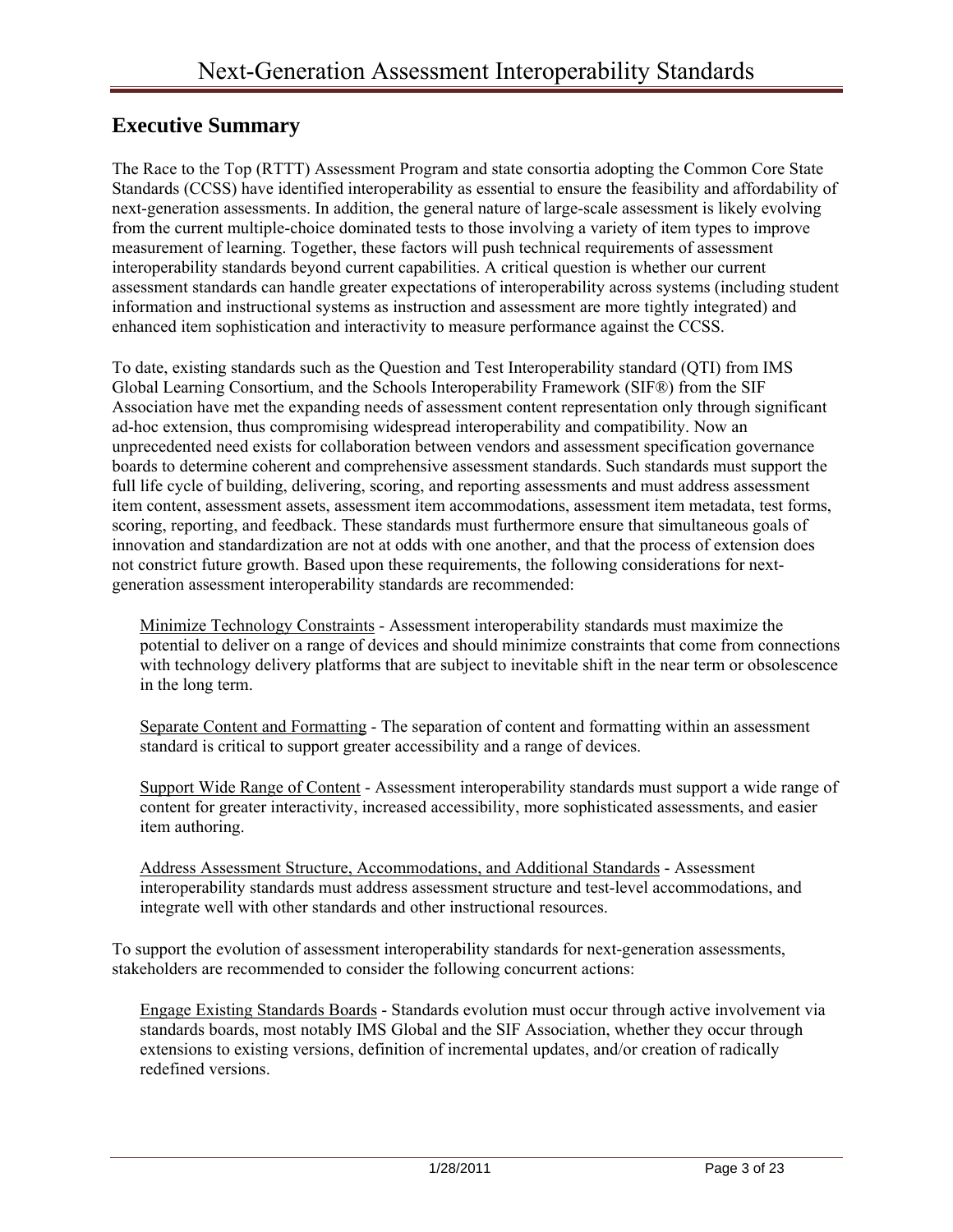Leverage the Cooperation and Support of Oversight Organizations - Industry organizations such as the Council of Chief State School Officers (CCSSO) and the Association of Test Publishers (ATP) should be invited to help achieve consensus among stakeholders. As neutral and knowledgeable third parties, such organizations could help avoid potential disputes between competing interests and serve as partners in distributing information and soliciting input and feedback across a wide set of stakeholders.

Allow Stakeholders to Determine the Best Interoperability Solutions - Future requests for proposals from funding agencies, states, state consortia, or other testing bodies should not overprescribe the interoperability standard(s) to be used in the funded proposal. Instead, applicants should be given the freedom to determine, through transparent and collaborative means, the open standard or standards that will best accomplish what is requested.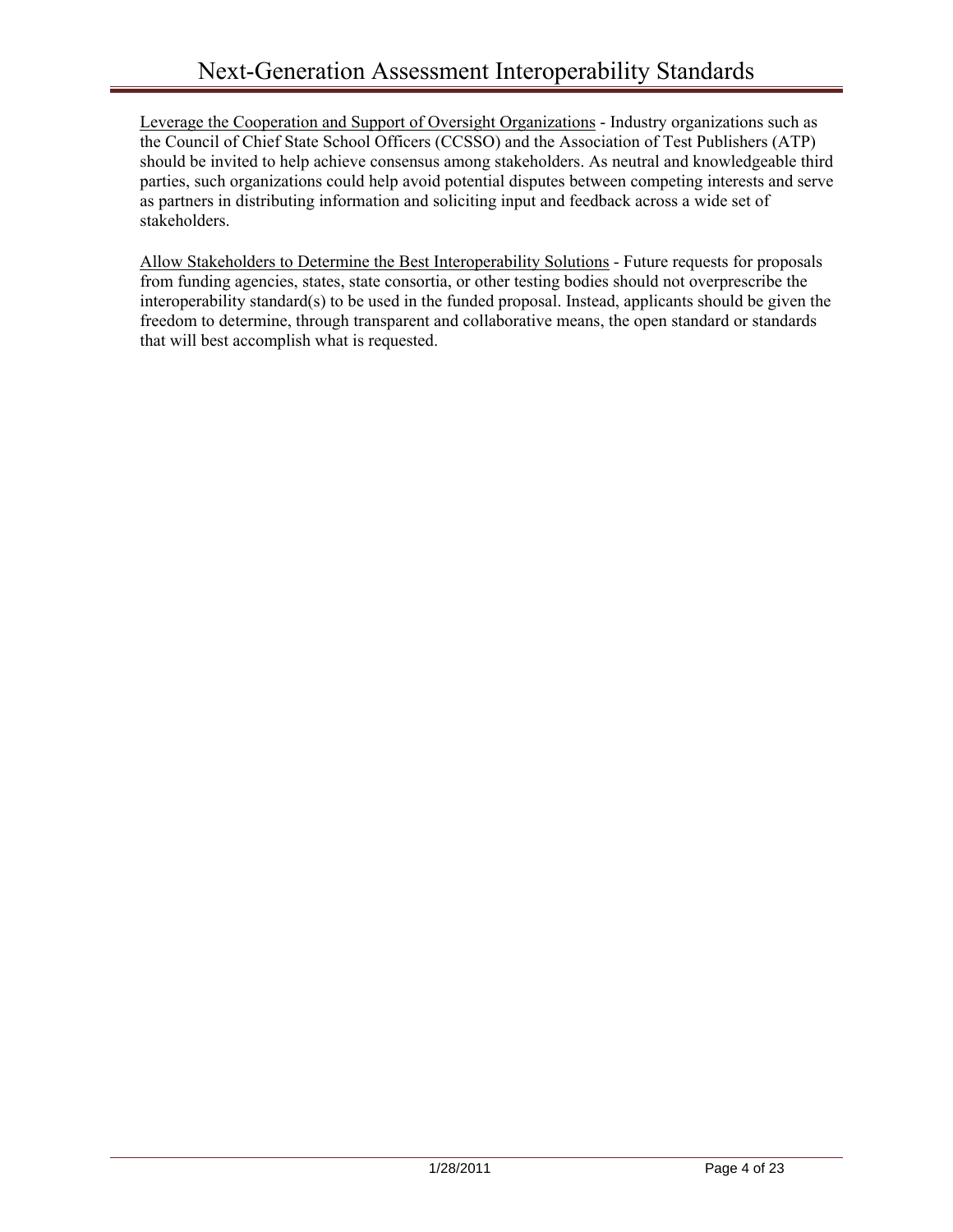## <span id="page-4-0"></span>**Purpose**

The intent of this document is to elevate awareness and understanding of the importance of interoperability standards in primary and secondary educational assessment and to begin addressing the necessary evolution of these standards to support next-generation assessments. The technology environment in which assessment solutions are operating is evolving rapidly. To keep the competitive and innovative landscapes alive, robust and highly deployable interoperability standards are imperative to enable assessment program consumers to choose the best solutions to advance education outcomes. To facilitate initial dialog around this process, this document provides (1) an understanding of the importance of interoperability standards for assessment, (2) an analysis of the current state of assessment interoperability standards, and (3) recommended requirements and strategies for defining assessment interoperability standards capable of supporting next-generation assessments.

#### <span id="page-4-1"></span>**The Need for Standards**

Simply stated, *standards* are what allow various systems, such as mechanical components, electronics, and software, to work together. For example, the United States has a standard configuration for connecting an electric appliance via a plug to an electric power supply via an outlet. While the standard establishes some clearly visible and physical configurations, less visible attributes of the standard include voltage/amperage, materials used, etc. This standard allows a variety of electric appliances to work from the same source of electricity without undue concern for harm to the user or the appliance, when properly used. While standards are necessary, they do have limitations:

- **Standards may not be universal.** Additional devices, processes, or mechanisms may be necessary to achieve interoperability when multiple standards are in use or vary by location or industry. For instance, an adaptor is necessary to convert between standards and operate some U.S. electric appliances in other countries.
- **Multiple standards may be required.** When one standard does not account for all needs and circumstances, one strategy to account for more needs is to introduce another standard. For instance, the United States introduced another standard for electric appliances and outlets to accommodate appliances, such as electric clothes dryers, that require higher DC power outlets and cannot be accommodated by standard AC outlets.
- **Standards must evolve over time.** When a standard becomes insufficient because of new developments, the standard may need to change, be replaced or be supplemented by another standard. Such evolution—such as outlets' support for a third prong for grounding—is often necessary and usually desirable, even though the transition between the old standard and the updated standard is inconvenient.

#### <span id="page-4-2"></span>**Assessment Interoperability Standards**

Assessment interoperability standards are necessary for independent testing components to work together. For example, two parties building test items in accordance with an assessment interoperability standard could exchange these items with minimal manual intervention. As another example, if the standard is sufficiently comprehensive and sophisticated, then two systems should be able to exchange entire item banks and associated test definitions in order to deliver, score, and report with similar—if not identical outcomes. An even more sophisticated example would be when one student's performance results from a test correlated to a set of curriculum standards is usable by a different system to direct the student to targeted instructional materials correlated to those same curriculum standards. Without assessment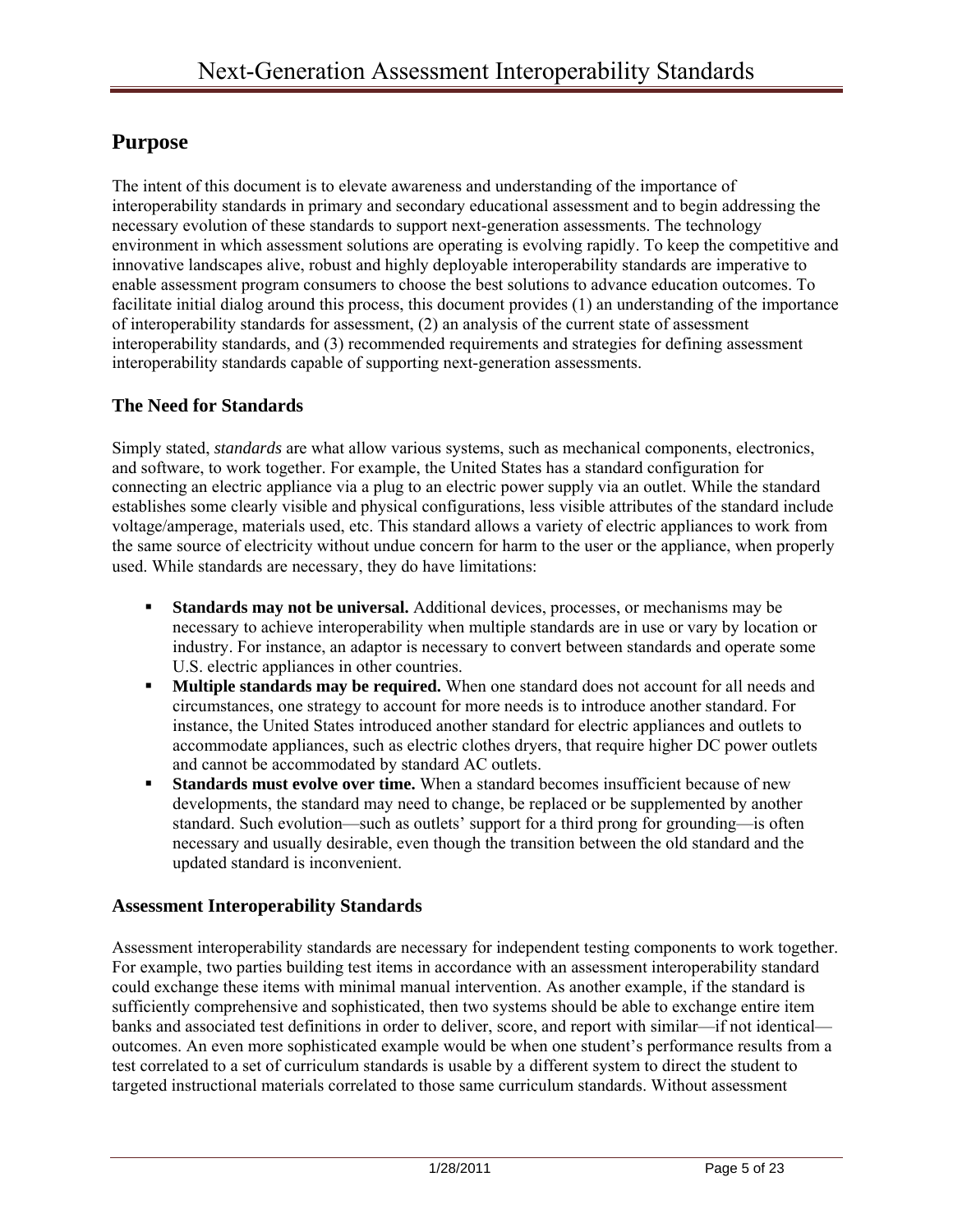interoperability standards, such collaboration between separate players and systems would at best require manual intervention and at worst be unrealizable.

#### <span id="page-5-0"></span>**Existing Assessment Interoperability Standards**

Today a few well-recognized industry standards define assessments or use assessment data as part of their standards. These are:

#### **QTI**

The IMS Global Learning Consortium<sup>[1](#page-5-1)</sup> developed the Question and Test Interoperability (QTI) specification<sup>[2](#page-5-2)</sup> as an Extensible Markup Language  $(XML)^3$  $(XML)^3$ -based, standardized format for representing test content and student results. This common format is intended to facilitate sharing among authoring systems, repositories, delivery systems, and learning management systems. QTI is the most widely used and adopted assessment interoperability standard in the assessment industry. QTI's initial adoption was primarily focused on online adaptive testing in the licensure and certification markets. Appendix A provides additional information on QTI.

#### **SIF®**

The Schools Interoperability Framework (SIF) Association<sup>[4](#page-5-4)</sup> has developed standards for data format and transport of data among educational systems. The specification covers a wide range of data for students, staff, facilities, academic records, etc. Assessment objects were added to the SIF specification to support assessment results reporting. While SIF's initial market penetration was in K-12, that scope is expanding beyond K-12 into pre-K, higher education, workforce, and international markets as its usage and requirements expand. Appendix B provides additional information on SIF.

#### **SCORM®**

The Sharable Content Object Reference Model (SCORM  $\mathbb{D}$ <sup>[5](#page-5-5)</sup> was developed to foster creation of reusable learning content as "instructional objects" within a common technical framework for computer-based and Web-based learning. SCORM describes that technical framework by providing a harmonized set of guidelines, specifications, and standards based on the work of several distinct e-learning specifications and standards bodies. To date, SCORM has not included a robust representation of assessment content, emphasizing instead a "black box" approach to assessment interoperability.

<span id="page-5-3"></span><span id="page-5-2"></span>

<span id="page-5-1"></span> $\frac{2 \text{ http://www.imsglobal.org}}{\text{http://www.imsglobal.org/question/}}$  $\frac{2 \text{ http://www.imsglobal.org}}{\text{http://www.imsglobal.org/question/}}$  $\frac{2 \text{ http://www.imsglobal.org}}{\text{http://www.imsglobal.org/question/}}$ <br> $\frac{3 \text{ http://www.imsglobal.org/question/}}{\text{http://www.w3.org/standards/xml/}}$  $\frac{3 \text{ http://www.imsglobal.org/question/}}{\text{http://www.w3.org/standards/xml/}}$  $\frac{3 \text{ http://www.imsglobal.org/question/}}{\text{http://www.w3.org/standards/xml/}}$  background information on XML and its relevance to assessment interoperability standards is provided in Appendix D: XML and its Relevance to Interoperability Standards

<span id="page-5-5"></span><span id="page-5-4"></span><sup>&</sup>lt;sup>4</sup> http://www.sifinfo.org/<br><sup>5</sup> <http://www.adlnet.gov/Technologies/Pages/Default.aspx>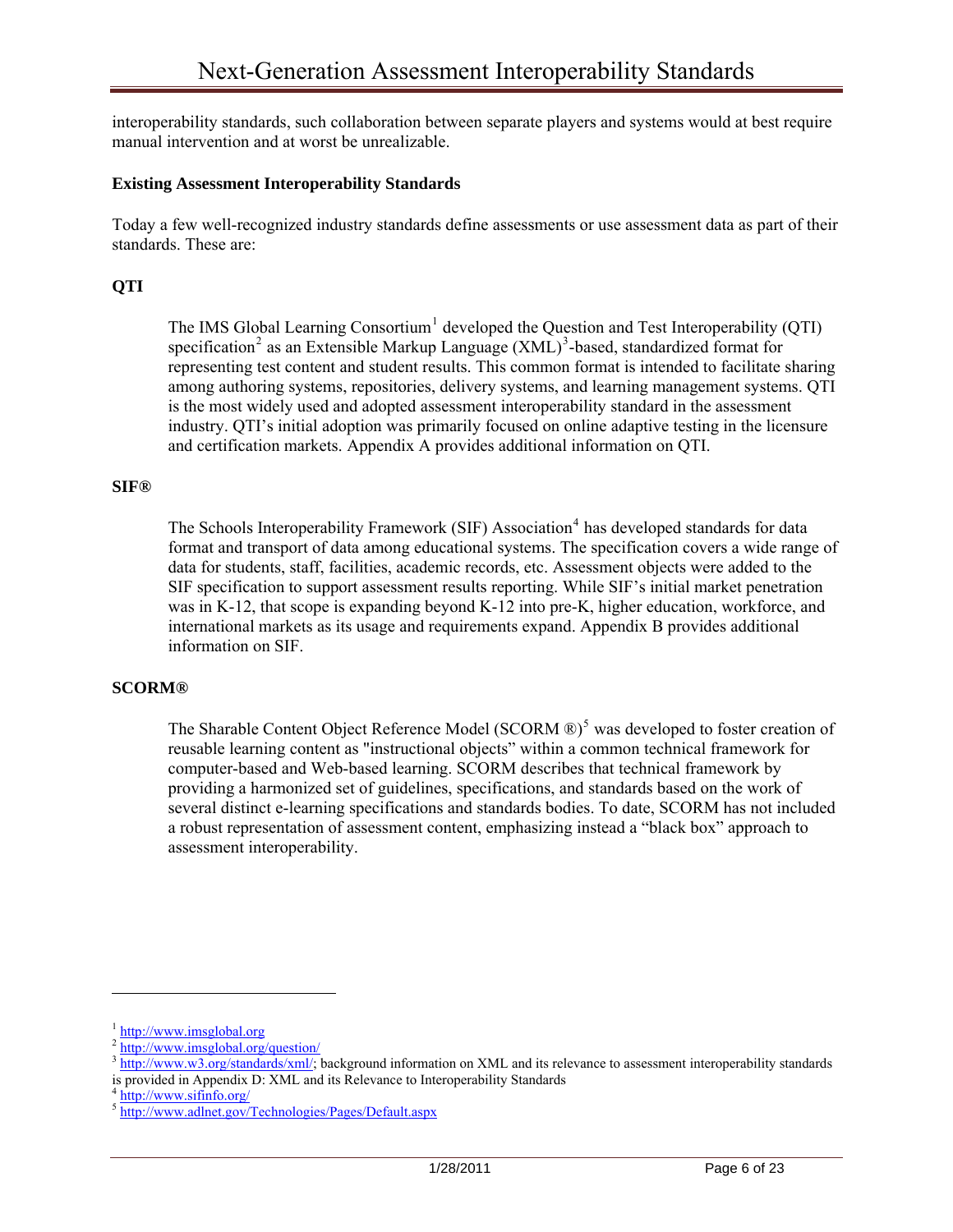#### **PESC**

The Postsecondary Electronic Standards Council (PESC)<sup>[6](#page-6-1)</sup>, established in 1997, promotes interoperability and data exchange standards among information systems. While focused primarily on the post-secondary education market, there are many connections to K-12. Like SIF, PESC's entry into the assessment domain is focused on results reporting rather than on a broad assessment interoperability standard.

These standards vary in their scope, comprehensiveness, and rate of industry adoption, with considerable overlap among them. For instance, both SCORM and SIF address assessment within the broader context of education-related data sets (learning content and student information, respectively), making them particularly appropriate when considering an integrated view of assessment, learning, and the tracking of student progress. On the other hand, QTI's more complete coverage of item content and test structure (depending on the QTI version) comes much closer to delivering on the goal of sharing test and item content across systems.

#### <span id="page-6-0"></span>**The Domain of Assessment Interoperability Standards**

In general, a comprehensive assessment interoperability standard that will support the full life cycle of building, delivering, scoring, and reporting assessments must address the following components:

▪ Assessment item content – The basic starting point with any assessment interoperability standard is the ability to define and exchange item content. Item content is typically structured based on the type of item represented. For example, multiple-choice elements may contain a stem and a set of answer options, while a short-answer item may contain just the stem. Item content can include elements of text, graphics, or multimedia and can be designed for administration by various media, such as paper and digital technologies. For more advanced item types, content may include interactive, or executable, objects.

▪ Assessment assets – Additional content elements separate from items often appear as components of an assessment. Common examples include a reading comprehension passage or a formula sheet used on a math or physics test. Separating these content elements from item content maximizes reusability and minimizes redundant content mappings.

▪ Assessment item accommodations – Extensions to the item content would define appropriate accommodation attributes associated with the item to support accessible presentation and response options for students, including those with disabilities and who are English-language learners. Examples of such accommodations include alternate tagging of graphics and linguistic simplifications of lowfrequency vocabulary words. Such content-related elements of these accommodations—those aspects that would vary from item to item—would be a part of the item specification and could reference other assets such as an audio recording, Braille, a high-contrast version of an image, or video captioning data. In addition, allowable modes of response could be specified on a per-item basis and a per-student basis, such as whether use of a scribe or voice recognition software would be appropriate.

▪ Assessment item metadata – State assessment programs track innumerable data points around items to properly build test forms, field test items, and maintain item banks. Such metadata include curriculum standards alignment, performance statistics, usage/exposure data, psychometric properties, friend/enemy/sibling relationships with other items, and suitability for delivery on particular devices, to

<span id="page-6-1"></span><sup>6</sup> <http://www.pesc.org/>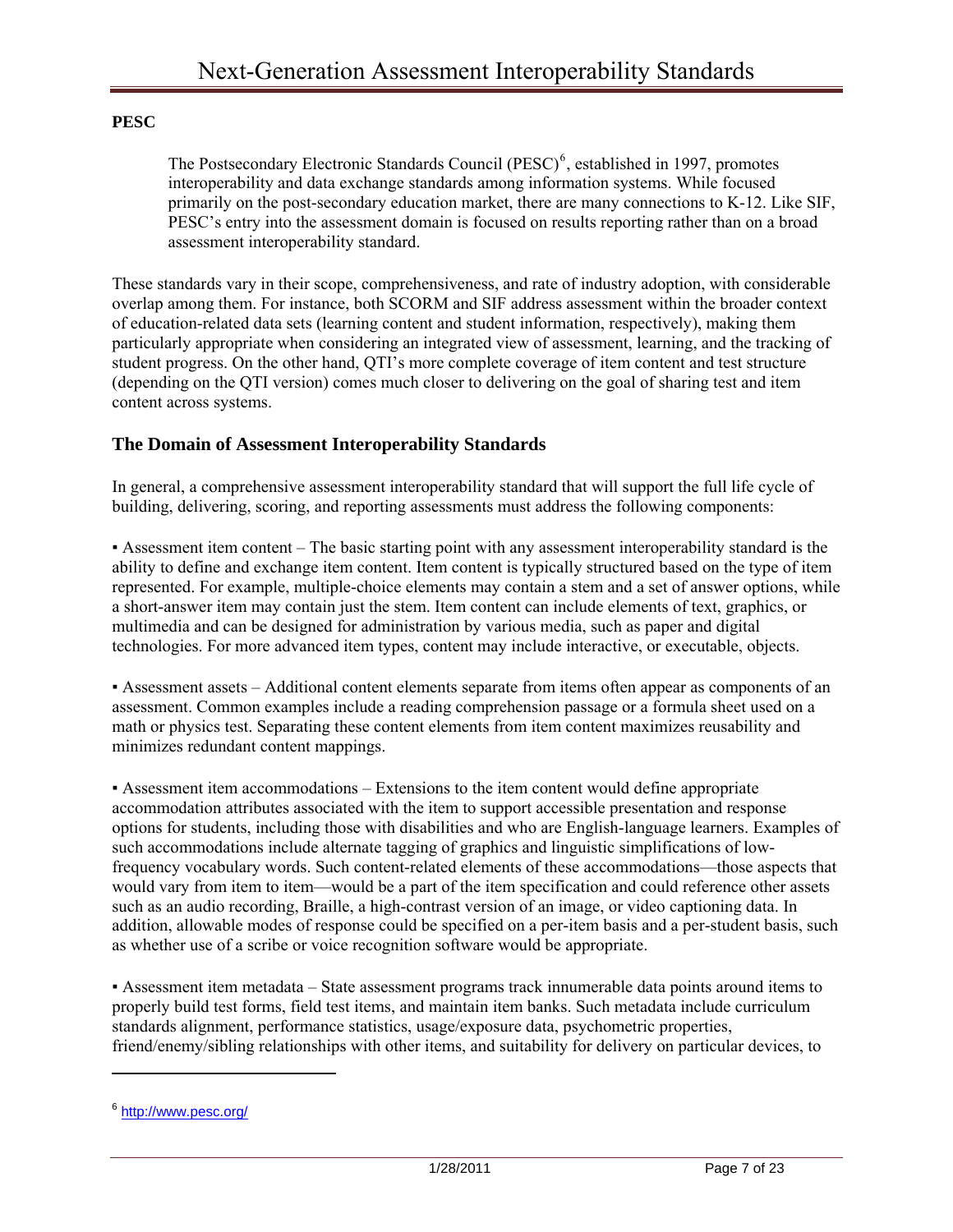name a few. The sharing of common learning standards across states requires particular attention given the imperative to track both commonalities and differences in individual states' implementation from the standpoint of metadata, reporting categories, aggregation rules, etc.

▪ Test forms – In addition to describing individual items and assets, parameters for assembling items to build a deliverable test form are necessary. To build an adaptive test, the entire item bank for a subject and grade may be compiled into a single form. Forms may also specify test structures (such as sections of the test), specify branching and navigation rules, and identify additional content assets that must be included in the test form. Common accommodations that are typically made available at the test level, such as the availability of zoom capability or text/background color options, could also be specified as part of the test form specification.

▪ Scoring – Scoring rules for each item should be included in the standard. The scoring rules would vary based on the type of item. For standard multiple-choice items, an answer key suffices, but some items may require lists of values, ranges, or a specified scoring approach or logic. Some types of items will require a rubric and may involve human evaluation. In addition to item-level scoring information, scoring will also require information about groups of items (such as objectives or subtests), raw-to-scale score rules, normative tables or rules, and attempted-ness rules to determine a final score.

▪ Reporting – Reporting can include traditional score reporting as well as exchanging results with various information systems. Sufficient detail about the assessment results must be provided to make the information meaningful and actionable. While the information provided by the scoring system is probably sufficient for individual score results, additional information could be provided concerning longitudinal data, growth, or aggregated data analysis.

▪ Feedback – While the existing industry standards provide methods to link assessment content to learning standards, additional content or links to content may be required to deliver the types of feedback needed as part of a formative assessment system, for example. Students and instructors may need diagnostic level information for assessment items or subtests that can help them pinpoint areas of misunderstanding or improvement. It may also be desirable to provide content or links to information for each answer option or other answer options to provide detailed diagnostics about, for example, potential conceptual misunderstanding or lack of background knowledge.

These assessment interoperability components represent the minimal domain that must be covered for standards to support existing and near-future assessment systems in a robust and comprehensive fashion.

#### <span id="page-7-0"></span>**Improving Interoperability Standards to Support Next-Generation Assessments**

The Race to the Top (RTTT) Assessment Program<sup>[7](#page-7-1)</sup> and state consortia adopting the Common Core State Standards (CCSS)<sup>[8](#page-7-2)</sup> have appropriately identified interoperability as essential to make next-generation assessments feasible and affordable. In doing so, they have pushed for technical requirements of assessment interoperability standards to move beyond current limits. The Partnership for Assessment of Readiness for College and Careers (PARCC)<sup>[9](#page-7-3)</sup> and the SMARTER Balanced Assessment Consortium  $(SBAC)<sup>10</sup>$  $(SBAC)<sup>10</sup>$  $(SBAC)<sup>10</sup>$  have stated their commitment to open standards and to a high degree of interoperability across

<span id="page-7-2"></span><span id="page-7-1"></span> $\frac{\text{7} \text{ http://www.ced.gov/programs/racetothetop-assessment/index.html}}{\text{http://www.corestandards.org/}}$ <br>
9 <http://www.fldoe.org/parcc/>

<span id="page-7-3"></span>

<span id="page-7-4"></span><sup>10</sup> <http://www.k12.wa.us/smarter/>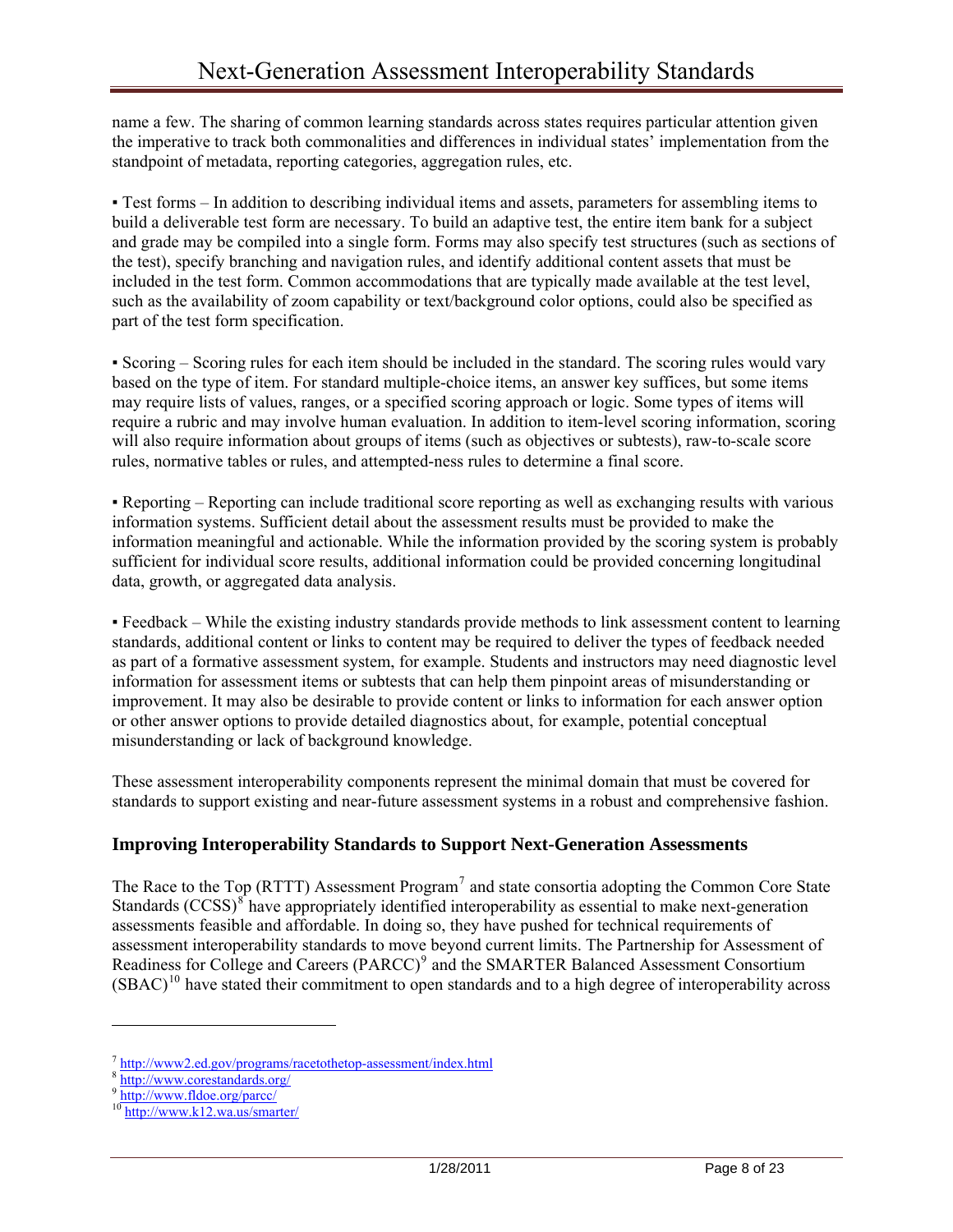systems so that teachers could use templates for creating items across a range of item types and items could be delivered and scored in a variety of systems suited to the varied assessment venues: end-of-theyear/summative, benchmark/interim, through-course, on-demand, and curriculum-embedded. Beyond the core requirements of an assessment program, optional components would be available to states, districts, and schools, with the knowledge that those components could effectively participate in a system of content/data exchange based on standards, as items, tests, scoring routines, rubrics, performance data, and curriculum standards alignment data are passed among interoperable systems.

According to RTTT funding guidelines, not only will next-generation assessments function within a world of greater cross-system interoperability, but the nature of individual assessment items will change from the multiple-choice items common in large-scale assessments to a blend of item types to improve measurement of learning. The PARCC consortium states that its assessments will be computer-based to leverage fast turnaround and innovation possible through new technologies. Computer-enhanced items and performance tasks will "elicit complex demonstrations of learning and measure the full range of knowledge and skills necessary to succeed in college and 21st century careers."<sup>[11](#page-8-0)</sup> Similarly, SBAC embraces computerized adaptive testing (CAT) and complex computer-based simulations to test higherorder cognitive abilities. New item types will be required to assess the full range of skills and abilities represented by the CCSS. In both consortia, learning and assessment technologies will be more closely connected and leveraged to greater degrees to improve the use of assessment to inform instruction and to track and attain educational goals.

A critical question is whether our current assessment standards can handle the challenges of greater expectations of interoperability across systems (including student information and instructional systems as instruction and assessment are more tightly integrated) and enhanced item sophistication and interactivity to measure performance against the CCSS. With the following statement, the RTTT funding guidelines already suggest that some re-evaluation of existing standards may be necessary:

*We encourage grantees under this competition to work during the grant period with the Department and the entities that set interoperability standards to extend those standards in order to make them more functional for assessment materials.[12](#page-8-1)*

Extension of standards has been a key strategy used by adopters of current assessment standards to address gaps between current and desired functionality. However, such extensions have not always been achieved through work with the entities that govern the interoperability standards. Instead, current interoperability standards are often supplemented through proprietary extensions involving a limited set of parties. While such custom extensions have allowed vendors to work around any perceived limitations of current standards to meet students' and educators' needs in strategic ways, they compromise interoperability across systems. Information is lost when all systems have not implemented or are not aware of the custom extensions.

Clearly, custom or proprietary extensions will not provide the necessary solution: they may deliver enhanced item complexity and interactivity but at the cost of reduced interoperability. Conversely, greater interoperability can be achieved through very basic standards that simplify to the lowest common denominators that all parties can agree upon; however, in this case, interoperability would be achieved only through loss of sophistication and power of our assessment strategies. Therefore, collaboration between vendors and assessment specification governance boards is required to arrive at coherent and

<span id="page-8-1"></span>

<span id="page-8-0"></span><sup>&</sup>lt;sup>11</sup> <http://www.fldoe.org/parcc/pdf/prosum.pdf><br><sup>12</sup> <http://www2.ed.gov/programs/racetothetop-assessment/executive-summary-042010.pdf> (page 4)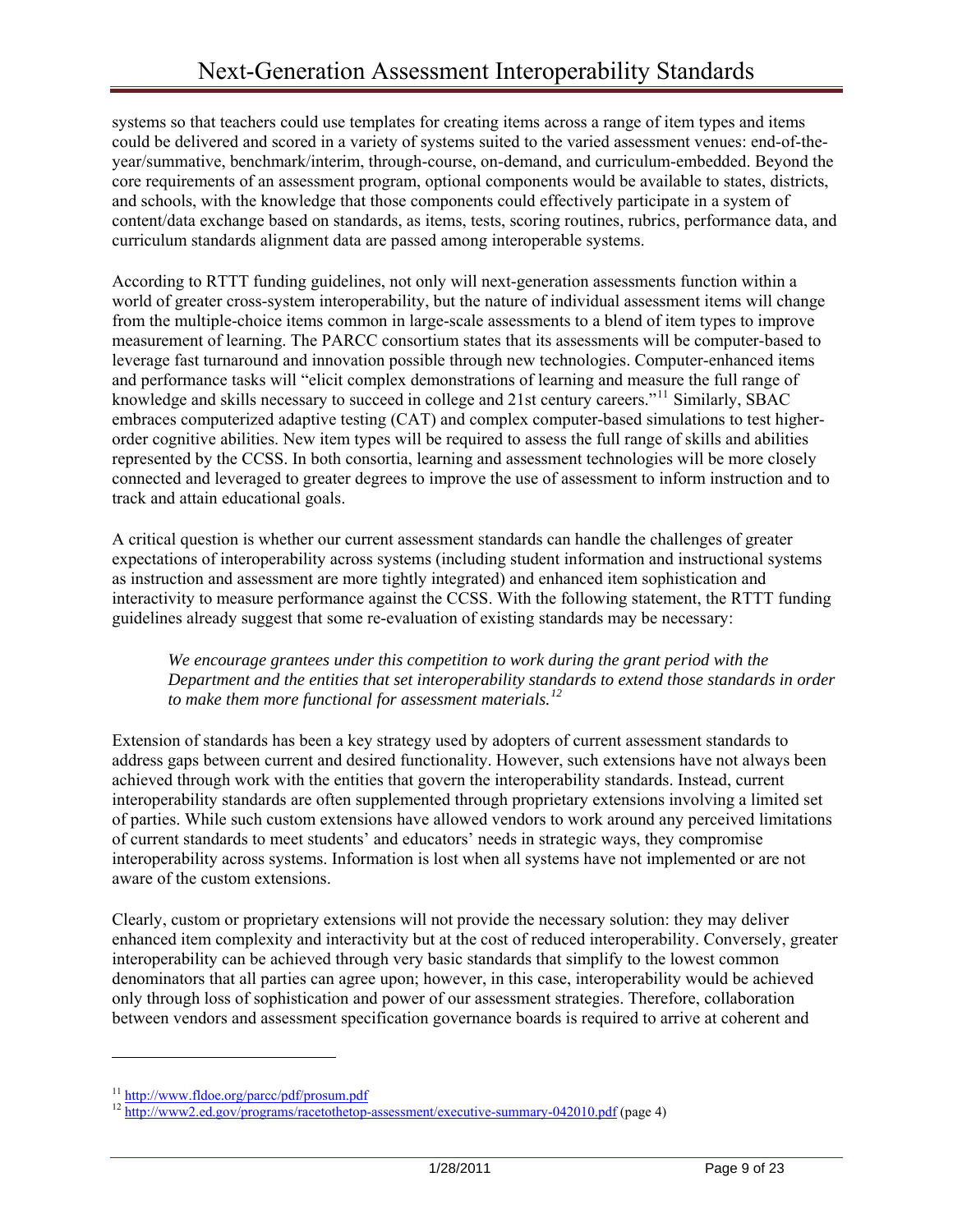comprehensive assessment standards that deliver greater diagnostic and measurement precision with total interoperability. Additionally, to ensure that that simultaneous goals of innovation and standardization are not at odds with one another within the evolution of assessment standards, agile ways to expand the standard over time to embrace innovation must be established. Extensions must be easy to propose with reasonable turnaround time and provisional acceptances to allow innovation to thrive as CCSS assessments are established and new research proceeds.

Based upon these new requirements, the next section provides a set of recommendations for defining next-generation assessment interoperability standards.

#### <span id="page-9-0"></span>**Next-Generation Assessment Interoperability Recommendations**

Following is a set of recommendations for next-generation assessment interoperability standards.

#### <span id="page-9-1"></span>**Recommendation 1: Minimize Technology Constraints**

Assessment interoperability standards must maximize the potential to deliver on a range of devices and should minimize constraints that come from connections with technology delivery platforms that are subject to inevitable shift in the near term or obsolescence in the long term.

The availability of intriguing new devices for the classroom—including but not limited to handheld and tablet devices—combined with the CCSS consortia's interest in the integration of technology into learning and assessment calls for standards that minimize assumptions about existing technologies and allow for evolution of technology platforms. More than pointing out any one technology "winner," recent debates over Adobe® Flash®, Apple® iPad, and HTML5 have taught us that the technology landscape is shaped by a variety of volatile factors: business strategy, larger-than-life personalities, media buzz, unexpected breakthroughs, and fast technology adoption in some cases—as well as a continued reliance on existing platforms and available equipment in other cases. The success of future assessments supported by RTTT and the CCSS is too important to gamble on the success of any one delivery technology. Nextgeneration content interoperability standards must be robust and flexible enough for deployment on yesterday's platforms as well as tomorrow's devices. Fortunately, an XML-based standard that stops short of mandating specific implementation or formatting strategies achieves that robustness and flexibility (see [Appendix D: XML and its Relevance to Interoperability Standards](#page-22-0) for additional information on XML).

#### <span id="page-9-2"></span>**Recommendation 2: Separate Content and Formatting**

#### The separation of content and formatting within an assessment standard is critical to support greater accessibility and a range of devices.

With a successful interoperability strategy in place and a model for easily authoring and sharing items across states and across classrooms, an item may travel great distances by jumping across systems, living a long life as a secure item, and entering retirement in the form of a released practice item that appears on student handheld devices or in a classroom-based quiz engine. How that item should be styled and formatted will likely differ according to local conventions and the terms of its use. It could be optimized for appearance on an iPad but appear very differently when delivered in a large-print format. An individual student may even be able to control certain aspects of its appearance, such as font size and contrast, that are adjusted to suit that student's ideal viewing scenario within an accommodated test.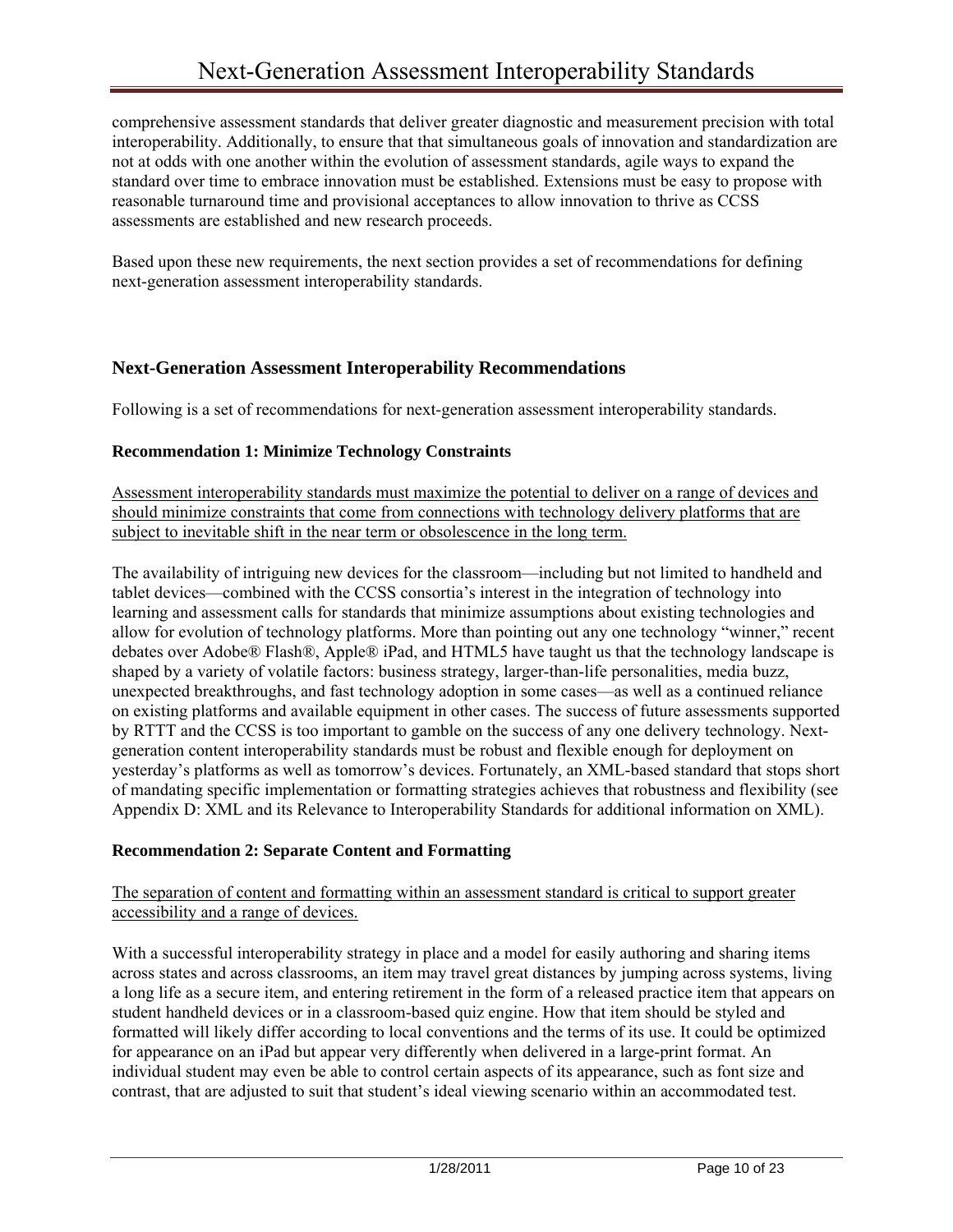Exactly how these issues are managed is the domain of various stakeholders, such as vendors' system architects, usability specialists, and accessibility researchers, but it is the content standard itself, as handled by each delivery system, that assures content integrity across various system-based incarnations. The item that arrives cemented into a singular format is an item that cannot take advantage of dynamic layouts, advanced accessibility strategies, or device-specific formatting optimization. If formatting specifications also dictate use of a certain technology, the standard's flexibility and robustness amidst future technology changes begin to disappear. The sample schema referenced in [Appendix C: Assessment](#page-15-0)  [Content Examples](#page-15-0) provides examples of how separation of content and formatting can be accomplished.

#### <span id="page-10-0"></span>**Recommendation 3: Support Wide Range of Content**

Assessment interoperability standards must support a wide range of content for greater interactivity, increased accessibility, more sophisticated assessments, and easier item authoring.

Supporting a wider range of content refers not only to the definition of new item types, but also more seemingly mundane but important aspects of an assessment item. For instance, with the absence of a dedicated tag, endnote content would need to be represented through formatting cues alone. On the other hand, with a standard that does recognize endnotes as a content type, authoring systems can become more intelligent with auto-numbering, and systems can optimize endnote display for the delivery environment. Whereas an endnote at the bottom of a printed page can be highly convenient, students may have more difficulty scrolling down to an endnote on a small screen; rendering each on-screen endnote as a pop-up link from the endnote reference number may provide a better user experience.

Supporting a wider range of content also leads to greater accessibility. For instance, if an image is to be displayed with a title, a permission line, and a caption, those elements should be explicated as a part of the specification. Not only would this allow for the display of these elements to be optimized for the delivery environment and styled to match a given state's style guide requirements, but it avoids the embedding of these elements within the image itself. Once these text elements are embedded, they become more difficult to edit, impossible to map to varying styles/formats, and inaccessible to text-to-speech technologies used to support students with print disabilities (except through embedding a separate version of that content as alternate text that must be synchronized as item edits are made). Additionally, a wider range of content-specific accommodations (such as text equivalents) could be included with any given item as part of a broader interoperability standard.

Ease of authoring is also enabled through a standard that supports a wide range of content. For example, if an interactive item type involves graphing points or lines on a line graph, then the content standard should include all parameters (such as title, axis labels, etc.) for defining the line graph, specify interactivity (such as maximum number of points that can be added, whether lines should connect or remain distinct like in a scatterplot), and determine the correctness of a response (such as the resulting line must have a positive slope, consist of the following points, or adhere to the following equation). The systems consuming this XML would then render the line graph, provide the specified item interactivity, and score the response. The cost for producing such an item decreases with this standardization and system support in place. Similarly, teachers would be able to create this kind of item through simple editing environments that generate the required XML. Although the original intention of such tags might be to support a graphing item type, a desirable side effect is that the creation of XML-rendered line graphs—even static ones—becomes possible, through yet another content tag that designates the line graph as non-interactive, for more conventional items without the cost of graphics production.

The most critical impetus behind expanding or reinventing current standards is to support the evolution of novel item types. These new item types could resemble performance-based assessment, include rich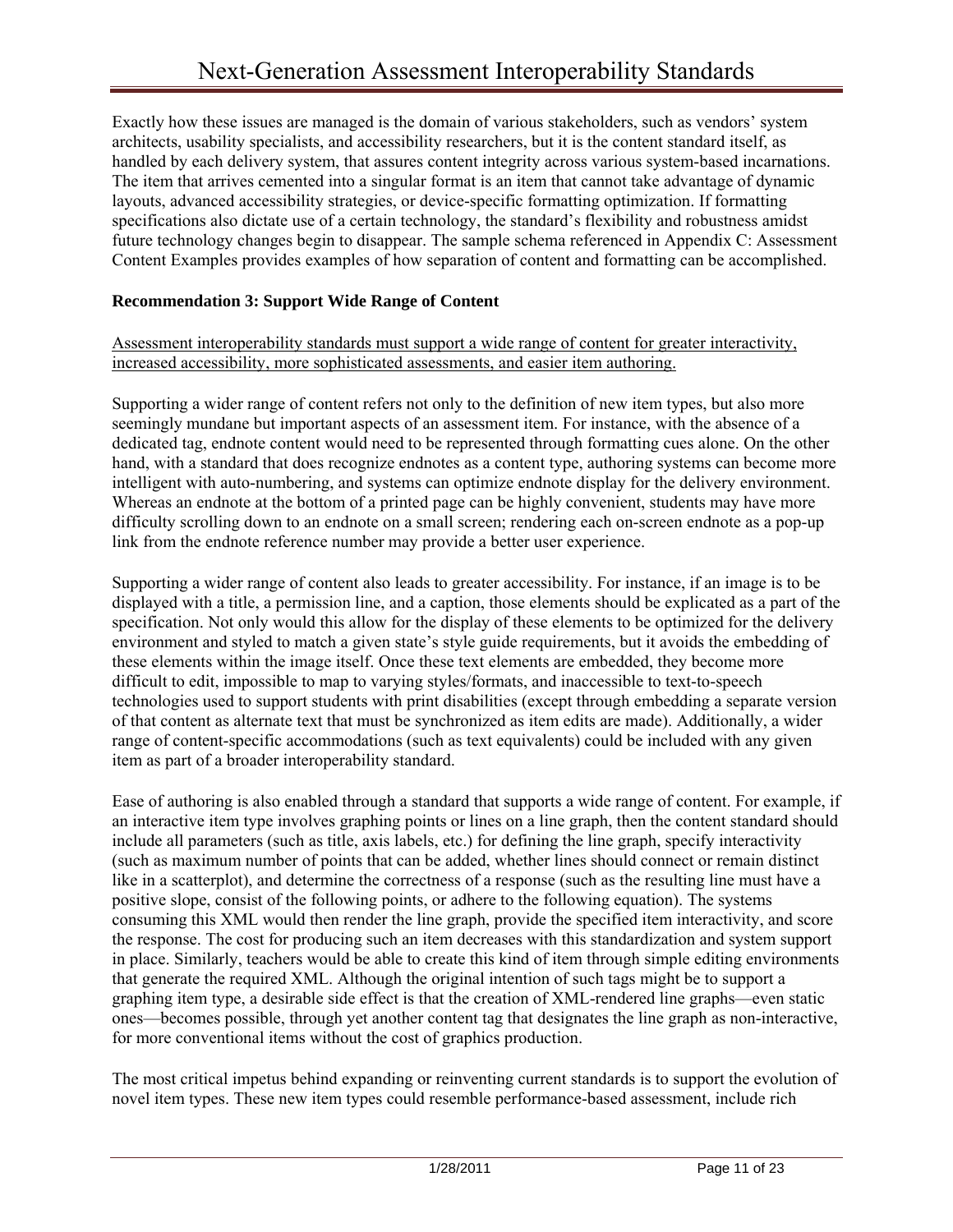simulations, mirror classroom activities, and measure some of the CCSS constructs such as critical thinking that are otherwise difficult to assess. Such item types become affordable through a number of means: the sharing of research and development costs through state consortia and federal funding; the sharing of the items themselves across state members of a consortium; authoring templates facilitated through an underlying XML standard for the item types; and standardized delivery rather than one-by-one item programming. The sample schema referenced in [Appendix C: Assessment Content Examples](#page-15-0) provides examples of how standardized representation of a wide range of item types can be accomplished.

#### <span id="page-11-0"></span>**Recommendation 4: Address Assessment Structure, Accommodations, and Additional Standards**

Assessment interoperability standards must address assessment structure and test-level accommodations, and integrate well with other standards and other instructional resources.

Complete assessment interoperability standards must address the exchange of item-level content and support the exchange of entire test definitions, whether those are highly structured (such as paper-based forms) or dynamic, logic-driven assessments (such as computerized adaptive testing). A fully elaborated test definition that included all item structures, resources, tools, navigation and layout controls, etc. could drastically increase the interoperability of assessments across test creation, delivery, scoring, and reporting systems. Sophisticated systems for tracking and improving educational outcomes would not isolate assessments but rather make use of them within learning systems, data analysis environments, and intervention tools. To accomplish this integration, assessment standards must operate within or alongside other standards used within learning management systems and student information systems. In addition, discipline-specific content standards, such as MathML $^{13}$  $^{13}$  $^{13}$ , should be embraced for the powerful capability that they provide for equation rendering and intelligent automated scoring.

#### <span id="page-11-1"></span>**Recommended Next Steps**

To support the evolution of assessment interoperability standards for next-generation assessments, stakeholders are recommended to consider the following **concurrent** steps:

#### <span id="page-11-2"></span>**Step 1: Engage Existing Standards Boards**

Many of the current successes in assessment interoperability have been achieved through isolated, proprietary extensions that include only stakeholders directly involved, with limited or no participation by the larger community or centralized standards boards. Without centralized agreement and ratification, the opportunity for widespread and consistent use of these extensions—however technically sound—is compromised. Moving forward, it is critical for standards evolution to occur through active involvement via standards boards, most notably IMS Global and the SIF Association. Such evolution of nextgeneration interoperability standards may occur through extensions to existing versions, definitions of incremental updates, and/or the creation of radically redefined versions. In all cases, the evolution process ideally would be made by a wide range of stakeholders through centralized governing bodies. Although the need for custom extensions may still be necessary in certain circumstances, an open and transparent approach toward standards evolution will minimize their occurrence and optimize their eventual inclusion as ratified modifications or extensions.

<span id="page-11-3"></span><sup>13</sup> <http://www.w3c.org/Math/>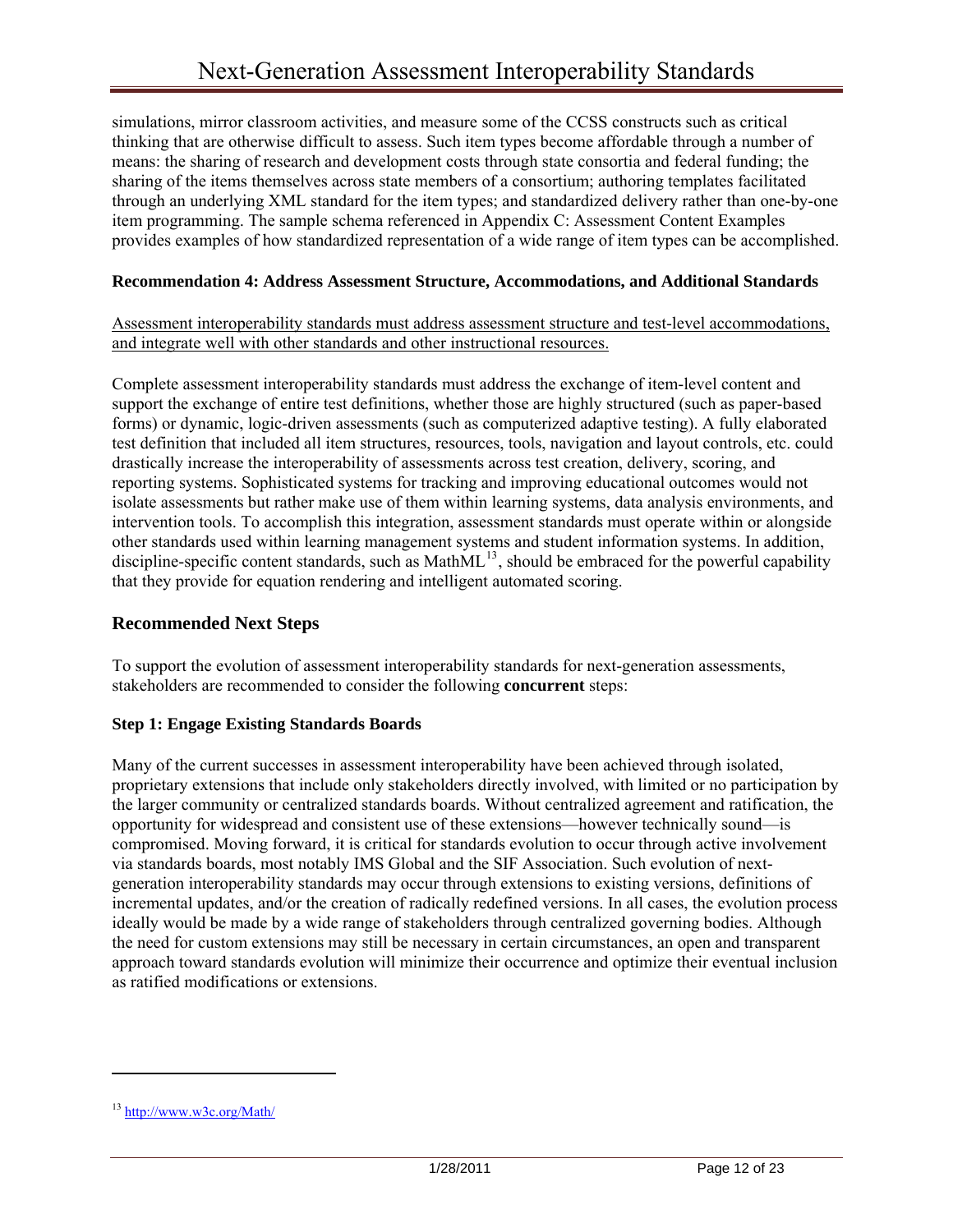#### <span id="page-12-0"></span>**Step 2: Leverage the Cooperation and Support of Oversight Organizations**

Industry organizations should be invited to participate from the beginning to define next-generation assessment interoperability standards. Two such organizations are the Council of Chief State School Officers  $(CCSSO)^{14}$  $(CCSSO)^{14}$  $(CCSSO)^{14}$  and the Association of Test Publishers  $(ATP)^{15}$  $(ATP)^{15}$  $(ATP)^{15}$ . Both of these organizations have served the assessment community for a long time; CCSSO is one of two organizations that led the CCSS initiative. By involving these organizations as neutral and knowledgeable third parties, the hope is to avoid potential disputes between competing interests. Such organizations can also serve as partners in distributing information and soliciting input and feedback across a wide set of stakeholders.

#### <span id="page-12-1"></span>**Step 3: Allow Stakeholders to Determine the Best Interoperability Solutions**

Future requests for proposals from funding agencies, states, state consortia, or other testing bodies should not overprescribe the interoperability standards to be used in the funded proposal. Instead applicants should be given the freedom to determine, through transparent and collaborative means, the open standard or standards that will best accomplish what is requested. It is too early to tell whether the best solution will be, for example, extensions to one of the QTI versions currently in use, a radically new version of QTI or SIF, or—perhaps less likely at this time—another standard altogether.

<span id="page-12-3"></span><span id="page-12-2"></span> $\frac{14 \text{ http://cesso.org/}}{15 \text{ http://www.testpublishers.org/}}$  $\frac{14 \text{ http://cesso.org/}}{15 \text{ http://www.testpublishers.org/}}$  $\frac{14 \text{ http://cesso.org/}}{15 \text{ http://www.testpublishers.org/}}$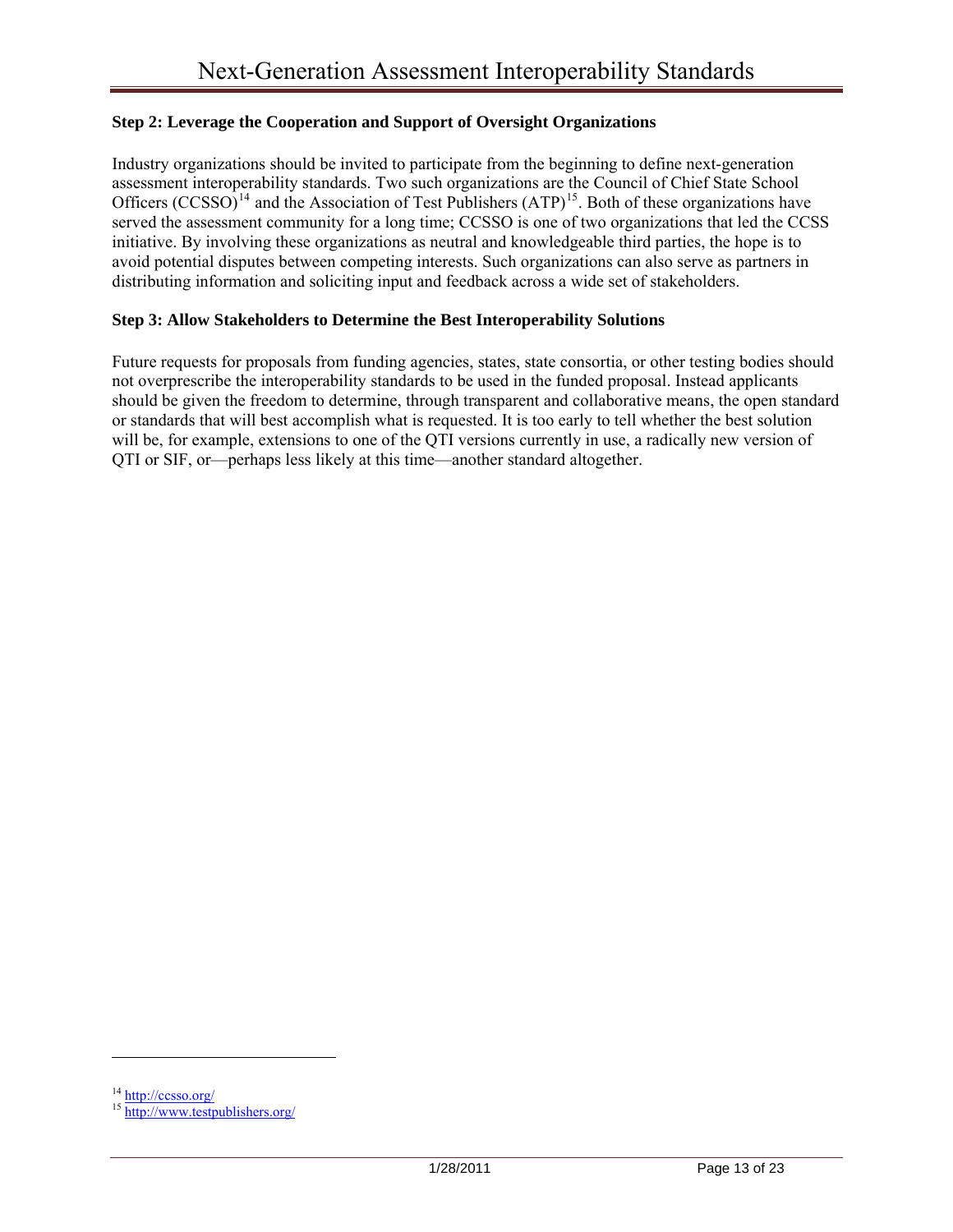## <span id="page-13-0"></span>**Appendix A: QTI as an Assessment Interoperability Standard**

The Question and Test Interoperability (QTI) standard, developed by the IMS Global Learning Consortium, is a widely adopted standard for representing assessment content online. The most widely used version of OTI is v1.2, which was finalized in 2002 with an addendum  $(v1.2.1)$  in 2003. In addition to conventional item types such as multiple- choice, this standard supports a number of interactive item types that allow a student to sequence, drag, or select words and graphics. QTI couples Extensible Markup Language  $(XML)^{16}$  $(XML)^{16}$  $(XML)^{16}$  with HyperText Markup Language  $(HTML)^{17}$  $(HTML)^{17}$  $(HTML)^{17}$  (in the form of XHTML<sup>[18](#page-13-3)</sup>) to combine item content and formatting. This strategy is well suited for standard formatting techniques used by browser-based delivery systems; however, this has had unintended side effects in terms of item portability. As described in Appendix D, the standard imperatives behind the use of XML for representing test content are the separation of content and formatting as well as interoperability. QTI's use of XHTML allows content and formatting data to intermingle rather than remaining segregated. Traditionally, it is this segregation that allows for concise, precisely defined content management. Mixing content and formatting data increases the difficulty in mapping multiple formats to the same content set when delivering test items across multiple media, such as print and online. In terms of interoperability, QTI has made significant inroads, but QTI's acceptance of HTML within the QTI standard means that vendors often find it difficult to guarantee absolute interoperability and consistency of appearance across delivery systems.

With the continued reliance on print test delivery systems in primary and secondary education and customer interest in a guarantee of similar appearance across delivery platforms, QTI has not reached widespread adoption in this market. Test publishers with a significant portion of their business focused on print tests have shied away from an HTML-based format and consequently failed to gravitate toward a single content interoperability standard.

While earlier versions of QTI focused primarily on interoperability needs in the context of learning management systems, the latest version, v2.1, was intended to address broader assessment needs, as well as address shortcomings in the assessment structures and correct errors in prior versions. This version also intended to address a significantly greater degree of integration with other specifications, some of which did not exist during the production of v1.0, including IMS Content Packaging v1.2, IEEE Learning Object Metadata, IMS Learning Design, IMS Simple Sequencing, and other standards such as XHTML.

Although released for public evaluation as a precursor to IMS approval in 2008, IMS withdrew v2.1 in early 2009, citing inadequate feedback. The availability of this unendorsed version is currently limited to IMS members, which has stymied continued debate and conversation around this most recent and still unapproved version of the QTI standard. Some vendors have been unwilling to take on the risk of developing systems around v2.1, particularly as discussion of a possible v2.2 has included the statement that v2.2 may not evolve linearly from v2.1. However, IMS has been involved in recent activity addressing student assessment accessibility needs; this effort, funded by the U.S. Department of Education and involving eight states, will result in the Accessible Portable Item Profile (APIP)  $v1.0$ scheduled for release in late 2010.

<span id="page-13-1"></span><sup>&</sup>lt;sup>16</sup> <http://www.w3.org/standards/xml/>; background information on XML and its relevance to assessment interoperability standards is provided in Appendix D: XML and its Relevance to Interoperability Standards

<span id="page-13-2"></span><sup>&</sup>lt;sup>17</sup> HyperText Markup Language, the publish[ing language of the World Wide](http://www.w3.org/TR/xhtml1/) Web (<http://www.w3.org/html/wg/>) <sup>18</sup> Extensible HyperText Markup Language [\(http://www.w3.org/TR/xhtml1/](http://www.w3.org/TR/xhtml1/))

<span id="page-13-3"></span>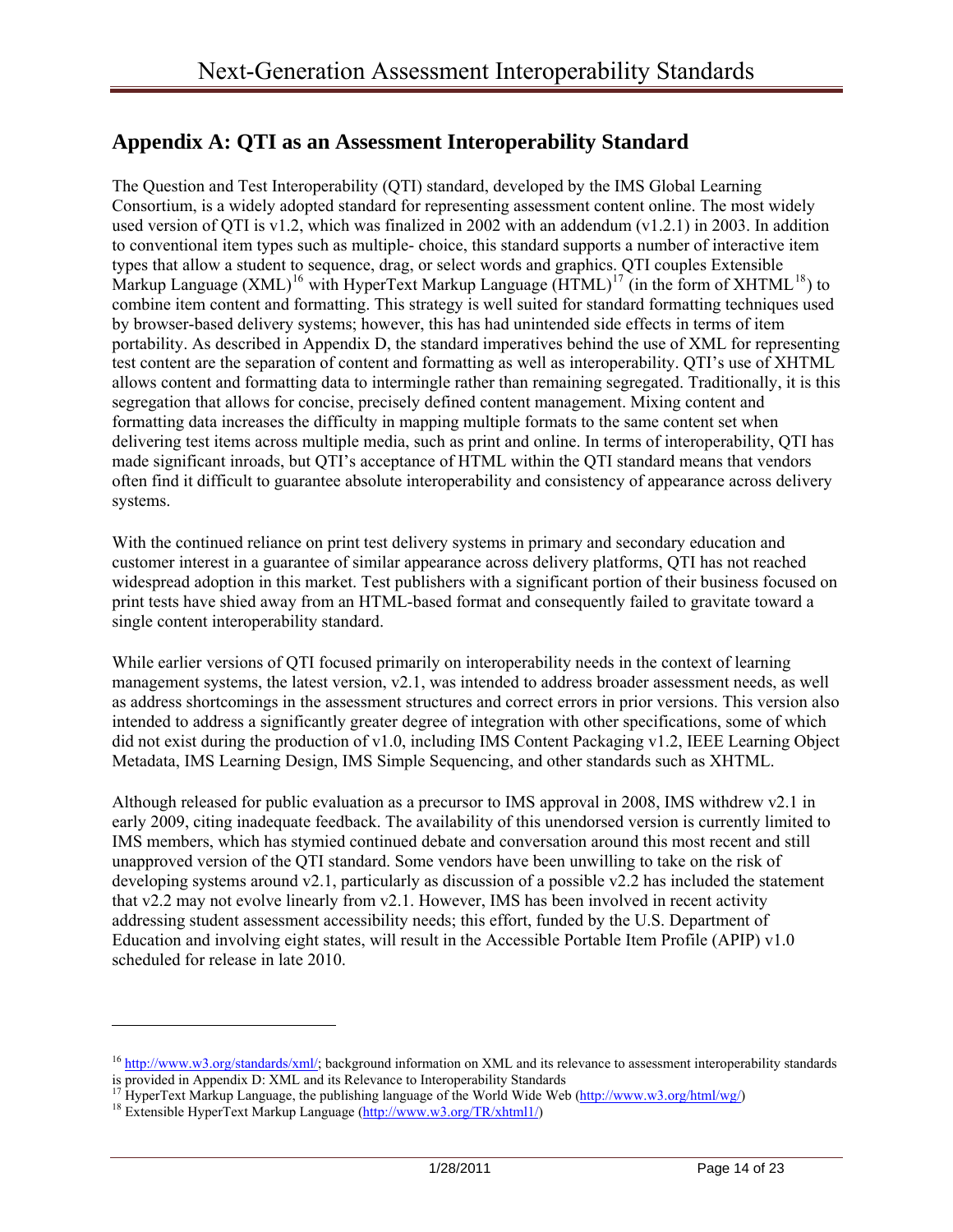## <span id="page-14-0"></span>**Appendix B: SIF as an Assessment Interoperability Standard**

The Schools Interoperability Framework (SIF) provides standards for data format and transport of data among educational systems. The specification covers a wide range of data for students, staff, facilities, academic records, etc. While SIF's initial market penetration was in K-12, that scope is expanding beyond K-12 into pre-K, higher education, work force, and international markets as its usage and requirements expand. Australia and the United Kingdom have both produced versions of the SIF specification that are adapted to their data needs.

Assessment objects were added to the SIF specification to facilitate the reporting and exchange of assessment results among systems. To date, the SIF assessment specification has not been widely adopted because the required transport frameworks for moving assessment results from vendors' assessment systems to school information systems have not been developed. Many of the current SIF users have been requesting greater capability from the assessment portion of the specification to meet the ever-changing demands that assessments place on their educational programs. The standard today is limited to assessment results reporting, and no commercialized data transport frameworks exist to facilitate exchange of assessment results. SIF does not include significant item content formatting or test construction objects in its current state.

When looking at SIF's suitability as an item/test content interoperability standard, the SIF Association's openness to expanding the standard is encouraging and its larger structure for student data is appealing. The basic assessment information structures that are available in SIF are structured well to map to the online and paper administration styles common in K-12 and that will be required by the CCSS. For example, test forms are of critical importance to large-scale test administration environments in K-12 and are a clearly defined structure in SIF. Test forms are loosely defined in QTI and leave much about the specification to people's interpretations. The SIF assessment specification provides the basic building blocks for a robust assessment interoperability specification. With those basic building blocks in place, SIF has great potential to support the necessary enhancements outlined in this document and to achieve the level of interoperability needed for RTTT-funded assessment programs.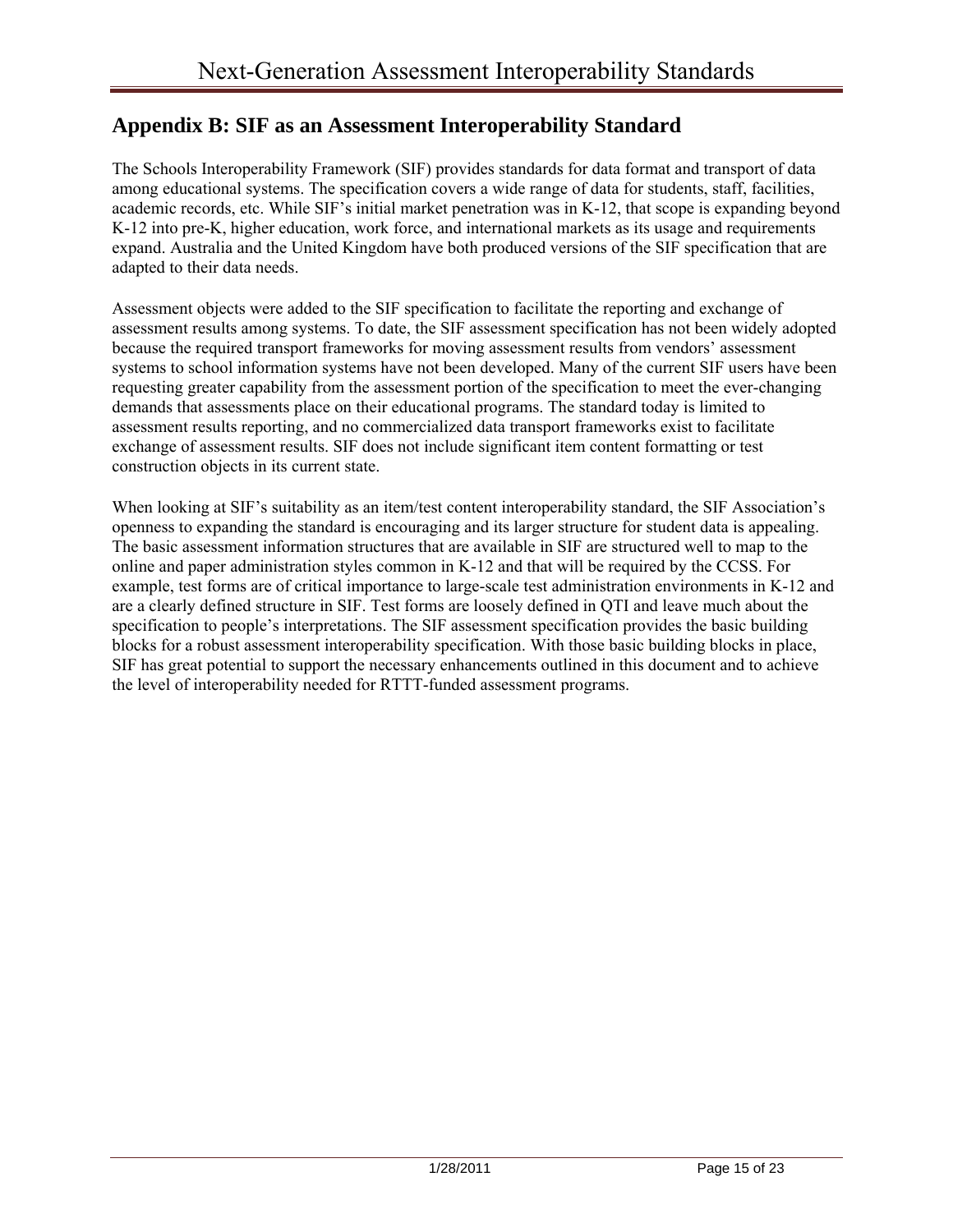## <span id="page-15-0"></span>**Appendix C: Assessment Content Examples**

This appendix provides real-world examples of how an assessment interoperability standard can accommodate a wide range of item types and item interactivity and represent items in a portable, systematic, and flexible fashion across multiple systems. Since this document is intended for nontechnical as well as technical audiences, sample XML snippets and screenshots of the prototype items are provided in lieu of a formal schema, which would require some training and familiarity to understand.

The philosophy behind this prototype schema is to allow consumption of even complex assessment items by a number of vendors' systems, regardless of the platform. In other words, standards based upon such schema would not dictate details of the technical implementation; the item XML would describe content and interactivity that, with appropriate system support, could be rendered on various devices regardless of programming language or platform. Formatting—font size, typeface, line weights, etc.—could be controlled item templates or styles rather than being dictated in the item XML. Methods for optimizing display for the particular devices' screen or paper sizes will undoubtedly vary. Different style specifications could also be mapped to the item based on states' preferences and based on student needs, such as large-print displays as an accommodation for low-vision students.

Stakeholders would collaborate to define any number of elements within such an open-standard schema, the exact names of elements and attributes, ways to enable additional functionality, ways to bring this XML into greater alignment with existing standards, etc. The critical issue is that stakeholders agree about the desirability of such functionality within items aligned to the CCSS and an appropriate schema (or schemas) so that work can begin on various fronts, such as creating authoring tools, building scoring algorithms, and architecting the delivery systems that would host these items.

The full XML schema used in these examples will be made public in the near future.

#### **Polygon Graphing**

One sample set of XML that has been prepared for evaluation controls display and interactivity for graphing lines, functions, and polygons on a coordinate grid. For purposes of aligning to CCSS around data graphing and geometry, this XML would facilitate:

- the display of static line graphs, scatterplots, graphed functions, and polygons rendered on a coordinate grid
- interactive items in which a student graphs a range of function types or systems of inequalities
- interactive items in which a student plots a scatterplot or line graph
- **imeractive items in which a student creates one or more polygons**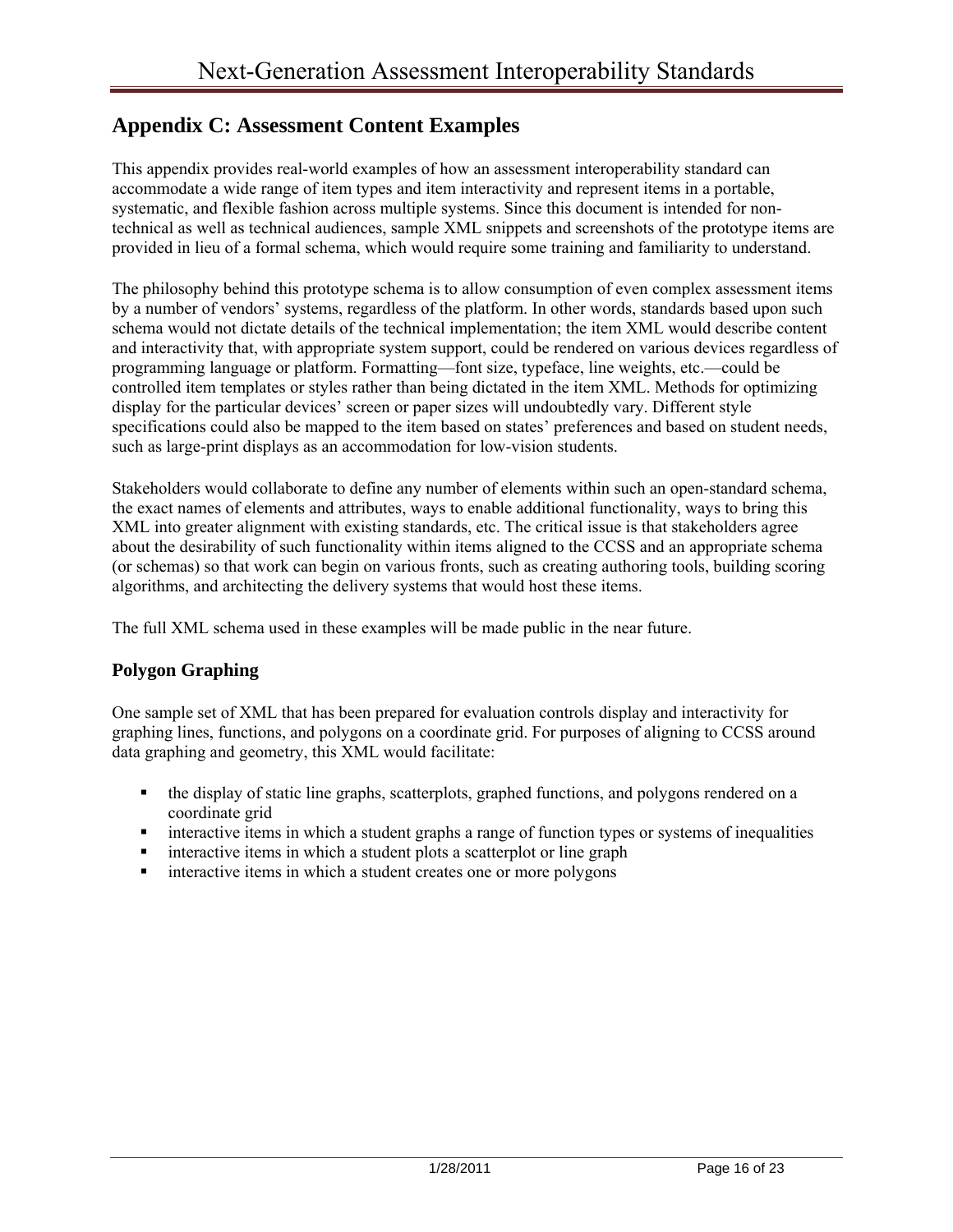## Next-Generation Assessment Interoperability Standards



In this example, an XML structure (<coordinateGraph>) and associated attributes would inform the item presentation engine how to build and control the graph display. For example, the number of lines to display on the coordinate grid both vertically (vLines) and horizontally (hLines) would be provided:

<coordinateGraph vLines=20 hLines=11/>

vLines = 20 indicates that 20 lines to the left and to the right of the Y axis are drawn. With XML structures like these, the presentation engine can determine how to display the coordinate graph independently for each item.

To control how the axes (xAxis and yAxis) are labeled, additional XML tags and attributes are provided with starting values ( $\langle \text{startPoint}\rangle$ ) and increments ( $\langle \text{increment}\rangle$ ). In the example provided, all lines are labeled starting at 0 and increase by 1 for each line label. The following XML example snippet illustrates how this would be controlled:

```
\langle x\angle A x is start Point=0 increment=1/>\langle \text{vAxis startPoint}=0 \text{ increment}=1/\rangle
```
Having the graph display properly on a screen or paper would require a complete set of XML tags and attributes to give the presentation engine enough information to construct the graph.

Once the graph has been created, more informational XML tags and attributes would determine how students would make choices and interact with the graph to construct their answers. A student could be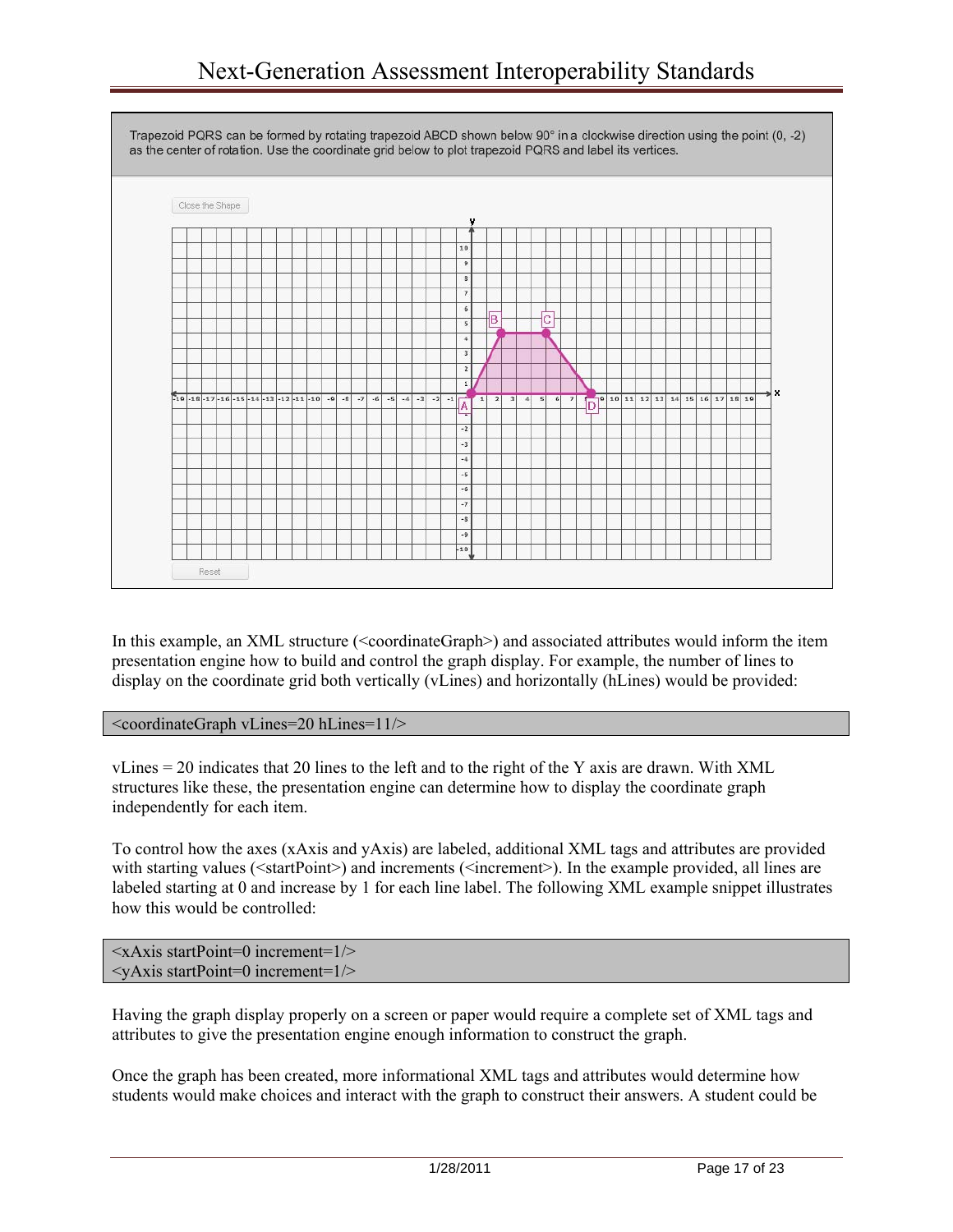asked to construct all aspects of the graph or to simply plot points on a pre-constructed grid. For editable graph attributes, students would be given an on-screen control to edit that element. For example, students would either select from a range of choices in an available pull-down menu or fill in a text field to edit graph titles and axis labels.

In addition to enabling students to change some of the graph's characteristics, students will likely be asked to plot points, lines, functions, or shapes on a grid. The programmed logic for connecting plotted points with line segments will vary based on the type of graph (<graphType>) being constructed. For example, for a line graph the dots may simply be connected in order of ascending x-values as they are placed on the grid, but for a polygon shape the dots may be connected in the order they are placed on the graph. For a scatterplot, the plotted points may not be connected at all. In the case of function or equation graphing, the graph type will control the mathematics behind the line/curve of the shape being constructed.

Other XML tags and attributes may control how many points students can place ( $\langle maxPointshape \rangle$ ) on the graph or how many shapes (<maxShapes>) can be plotted. For the graphing item example used earlier, these values may appear as follows:

 $\langle$ graph graphType="polygonGraphing"/>  $\le$ pointRules maxPointPerShape=4 maxShapes=1/ $>$ 

Another control that would increase the accessibility and usability of this type of item is the "snap-togrid" option ( $\langle$ snapTo $\rangle$ ). This instructs the software to precisely locate the points on the graph when students are using a less precise pointing interface such as touch screen or touch pad or when disabilities or challenges make accurate movements difficult for the student. By adding the snap-to-grid option, the points plotted will be automatically placed on the closest grid line intersection:

<pointRules maxPointPerShape=4 maxShapes=1 snapTo="true"/>

Lastly, the correct answer (<correctAnswer>) could be specified in various ways: perimeter, area, number of sides, shape (such as rectangle, square, parallelogram), or by exact points. For this example, exact point position (<pointPos>) and labeling (<label>) may be required to receive full credit. A sample XML structure for this would look like:

<correctAnswer scoringLogic="exactPoints">  $\leq$ pointPos x="2" y="-2" label="P"/>  $\gamma$  <pointPos x="6" y="-4" label="Q"/>  $\frac{1}{2}$  spointPos x="6" y="-7" label="R"/>  $\leq$ pointPos x="2" y="-10" label="S"/> </correctAnswer>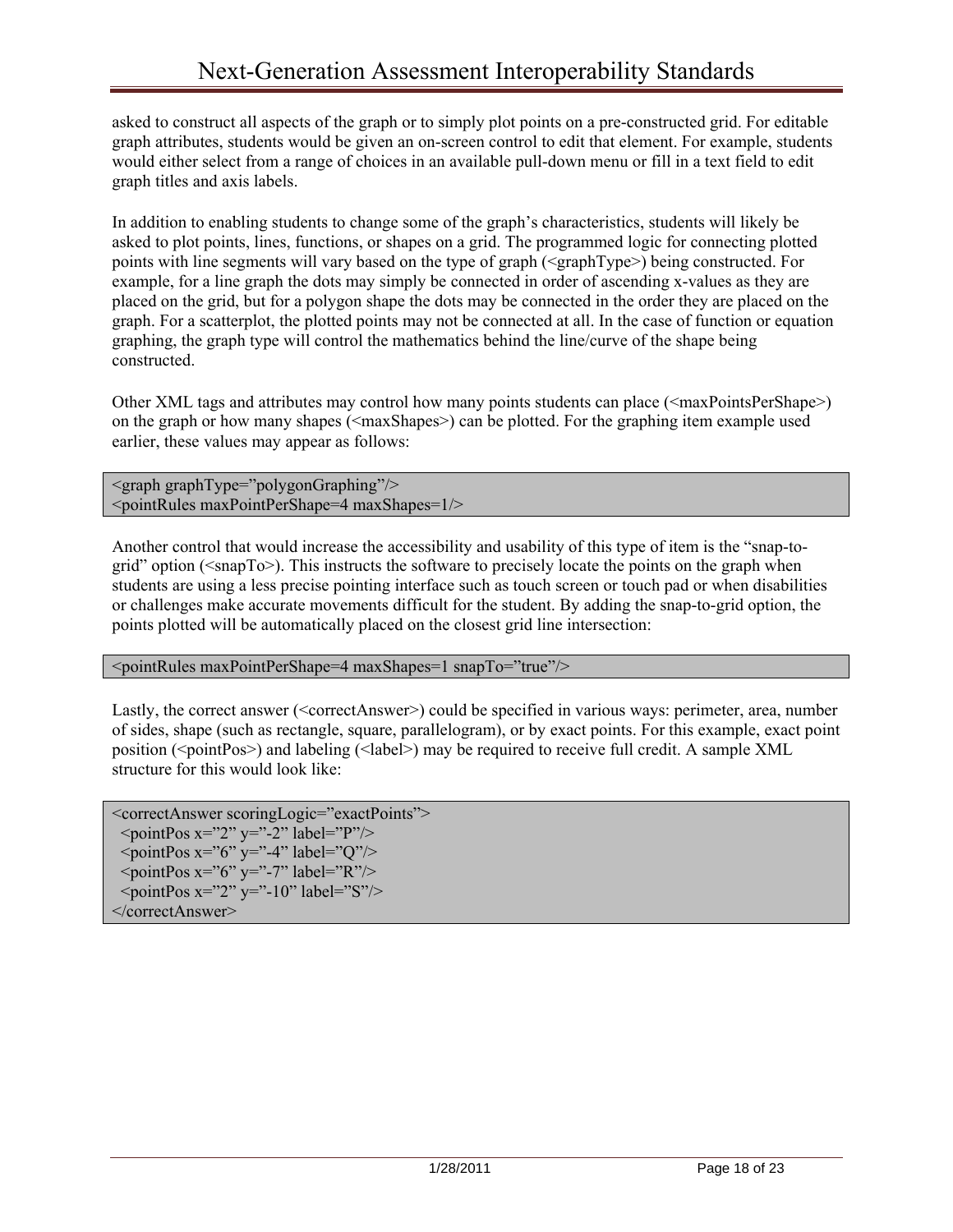#### **Voice Recording**

To assess speaking and listening skills within English language arts, computer-based item types that allow students to listen to and record audio will become increasingly important. Audio recording can be used in a variety of ways, including (1) to assess reading fluency at lower grade levels, (2) to measure the speaking skills of English language learners, (3) to provide students with options in how they capture their response (spoken, typed, or hand-written), and (4) to test Common Core State Standards that specifically address speaking, and in combination with other tools that allow students to assemble a response using images, video, written language, and recorded audio.



The user interfaces and technologies for recording audio may differ between test delivery systems and across devices, but the parties involved in building CCSS assessments will likely agree upon the types of controls and options available within an audio recording environment. For instance, each item might have a time limit (<maxTime>) specified as well as a maximum number of attempts (<maxAttempts>) allowed for students to delete and start over. Sample XML for this item may be as follows:

<audioRecording maxTime=60 maxAttempts=5>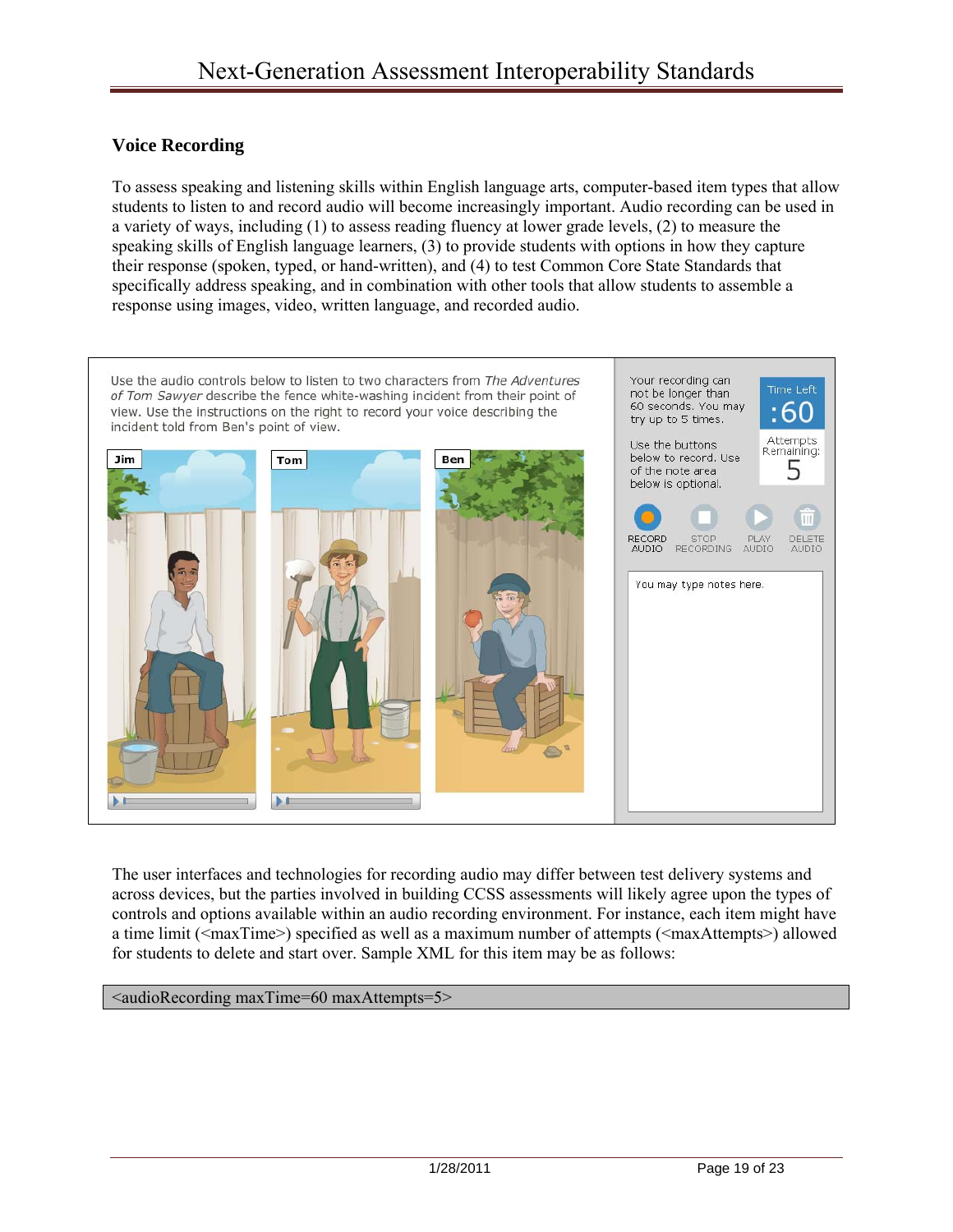It may also be necessary to "turn off" some controls for items intended for younger students; however, for older students more controls may be enabled. For example, controls indicating that the recording is being made (<progressBar>) and proper volume levels (<audioLevels>) are maintained throughout may be desired for some items but not others. The following XML may be used by this item to determine which audio controls are available:

<controls record="true" stop="true" play="true" delete="true" progressBar="false" audioLevels="false">

#### **Virtual Labs and Simulations**

The CCSS's emphasis on higher-order thinking, problem-solving, and mathematical modeling, in combination with the state consortia's pursuit of performance tasks, sophisticated item types, and online simulations suggest ever-widening boundaries for interactivity within item types. Some work has already begun in the area of virtual laboratories and simulations within computer-based science assessments, but such work may expand with CCSS-aligned math items that pursue real-world applications of math in problem-solving situations. Additionally, future expansion of Common Core State Standards to include science would encourage further exploration of virtual labs.

To date, simulations have been expensive to produce and frequently involve complex scoring logic. Even with state consortia sharing the cost of research and item development, the level of effort involved in developing such items could be a limiting factor without some standardization. One route to standardization is the use of XML to express the underlying logic of a simulation or lab. For instance, if we assume that a simulation involves a range of options that can be selected by students and that those options have an effect on the object of study, an XML schema can be devised to support this logic structure. A complex, mathematically driven simulation may involve a set of data inputs and a set of data outputs that are determined by a set of equations or formulas. Students would choose the inputs by accessing user interface controls such as sliders or pull-down menus. After a trigger button is applied, display objects would show the students the results of the simulation. These data inputs and outputs can be recorded in a table. In some cases, the table may be the primary way that the outcome is displayed, but in other cases, standardized or item-specific display objects (such as a calculator, a thermometer, a digital scale, a number line, a function machine, a pair of dice) may be used to present the data outputs.

Students may be scored on their use of the simulation, on items that accompany these simulations, or on a combination of the two (such as an open-response item being evaluated in light of the outcomes of the simulation). The most complex of these scoring scenarios—student response data (such as a line graph) evaluated against the simulation outcomes sent along as an accompanying data set or image—might require human scorers or the use of artificial intelligence during automated scoring.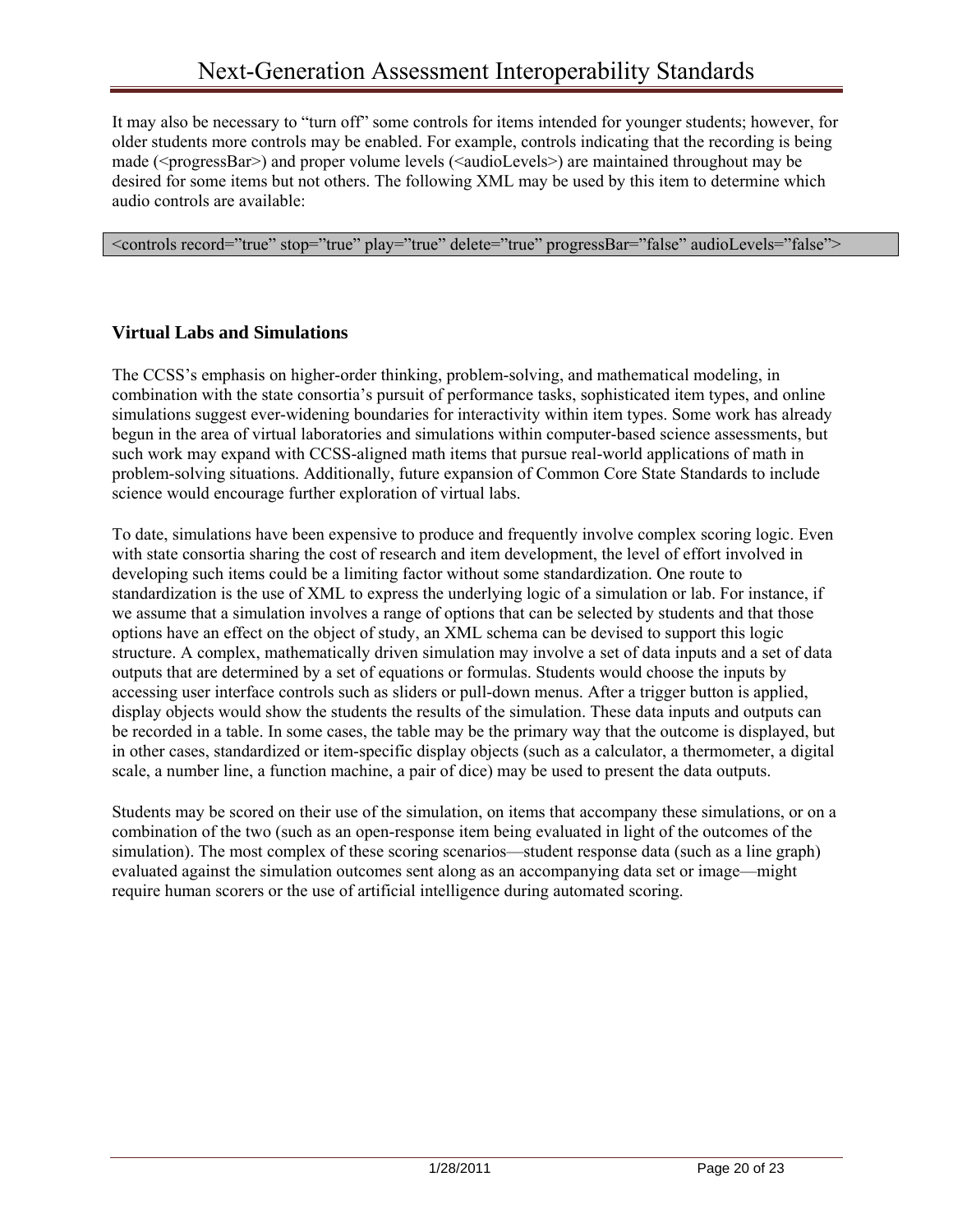The following example assumes that every option students select has an effect: an animation is triggered, descriptive text is generated, one of three success criteria is set to true, certain subsequent options are made available or unavailable, and a new end state is reached. In this case, three unknown materials have been combined in a beaker. Students must successfully separate them using a magnet, water, a hot plate, and a filter. Students may be assessed on successful completion of the task, completion of the task in the fewest number of steps, or on items that assess what students are able to deduce about the materials once successfully separating them.



The XML for this item tracks each potential outcome for each possible state. For instance, heating the materials with the hot plate (studentSelection="hotplate") in their initial state ( $\le$ state id = "initial">) has no change in outcome; the end state is the same as the initial state, as shown in the following snippet:

```
\lestate id = "initial">
        <outcome studentSelection="hotPlate"> 
                <animation>heat_state1</animation> 
                <displayText>Mixture heated. No effect.</displayText> 
                <endState>initial</endState> 
        </outcome> 
</state>
```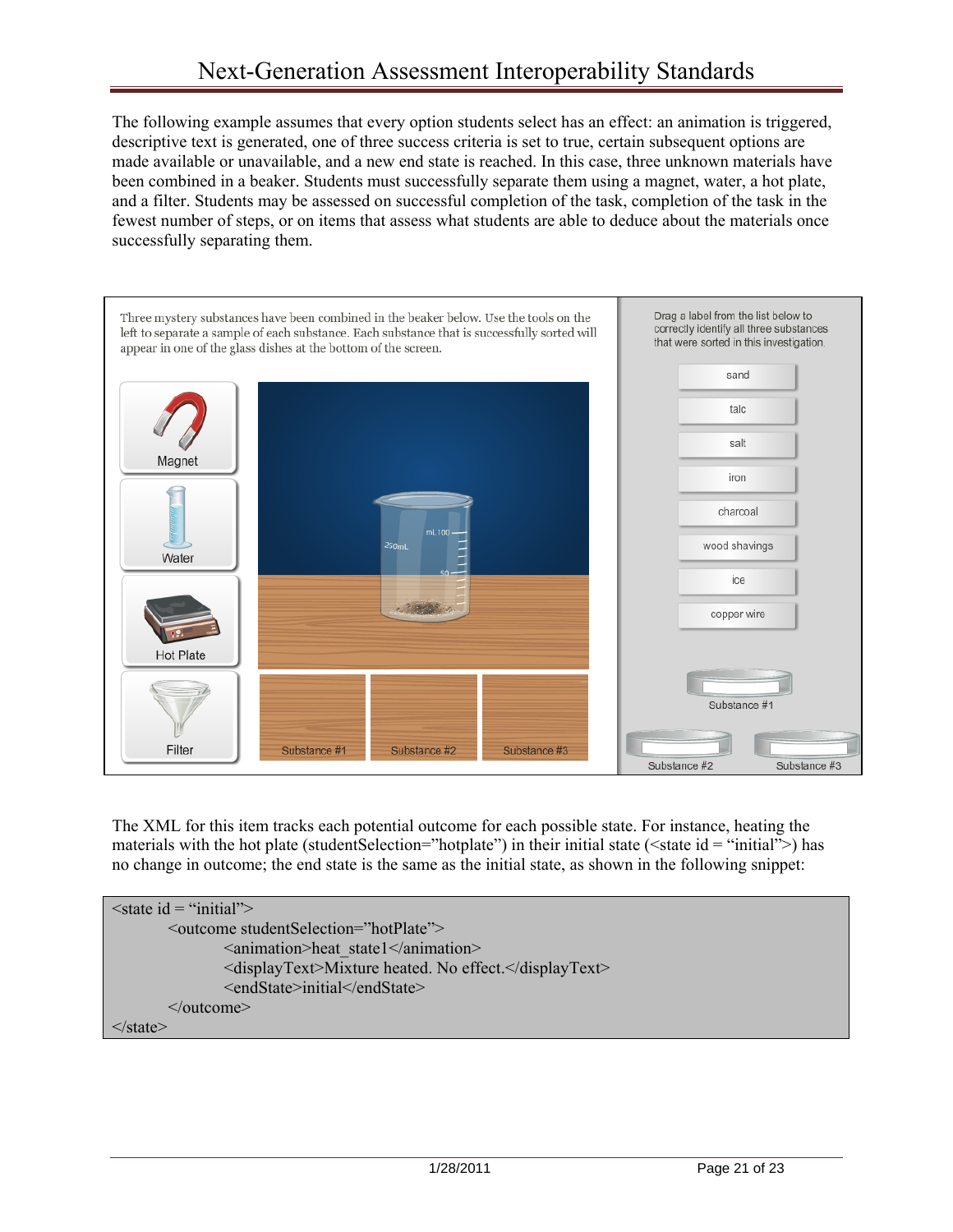However, using the magnet (student Section="magnet") on the materials in their initial state triggers one of the success criteria and a new end state because iron filings have been removed from the materials in the beaker.

| $\le$ state id = "initial">                                                    |
|--------------------------------------------------------------------------------|
| <br>soutcome studentSelection="magnet">                                        |
| <animation>magnet state1</animation>                                           |
| <displaytext>Material sticks to magnet. Substance 1 successfully</displaytext> |
| separated.                                                                     |
| <success>Substance 1</success>                                                 |
| <endstate>salt sand</endstate>                                                 |
| $\le$ /outcome>                                                                |
| ≤/state>                                                                       |

Although no two simulations are identical, many may share similar logical structures for expressing inputs and outputs. With a library of display objects that can change with data inputs (such as a thermometer that takes a numerical input and uses it to display a temperature or a parabola that changes focus, vertex, and line of symmetry based on inputs) and a series of XML structures that can be used to express the relationship between inputs and outputs, simulations can become more economical to produce. Some animations, used as standardized display objects, can be data driven to show, for instance, a beaker being filled from one volume level to another. Ideally, teachers would even use such objects or create their own for classroom assessment or instructional use.